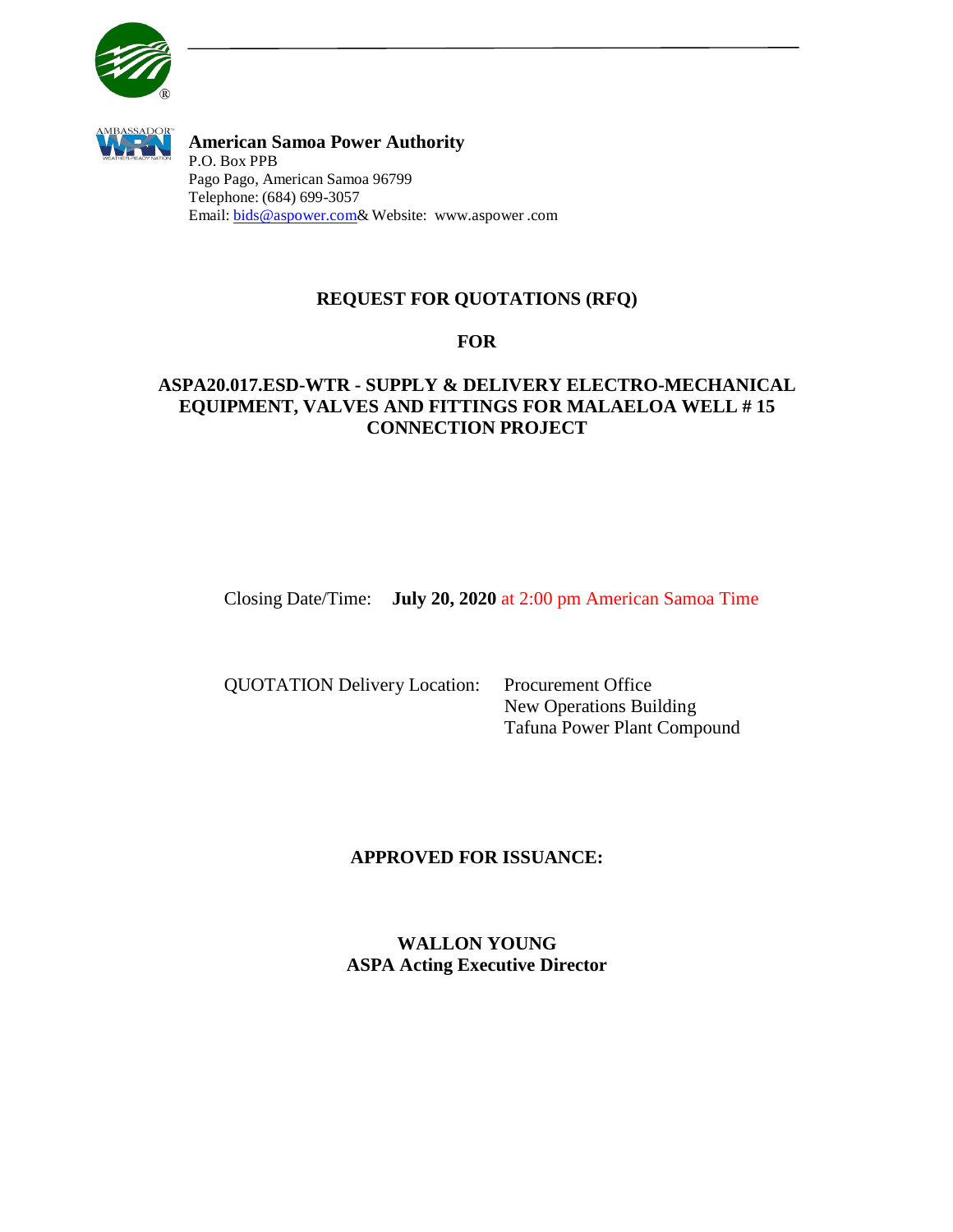### **Table of Contents**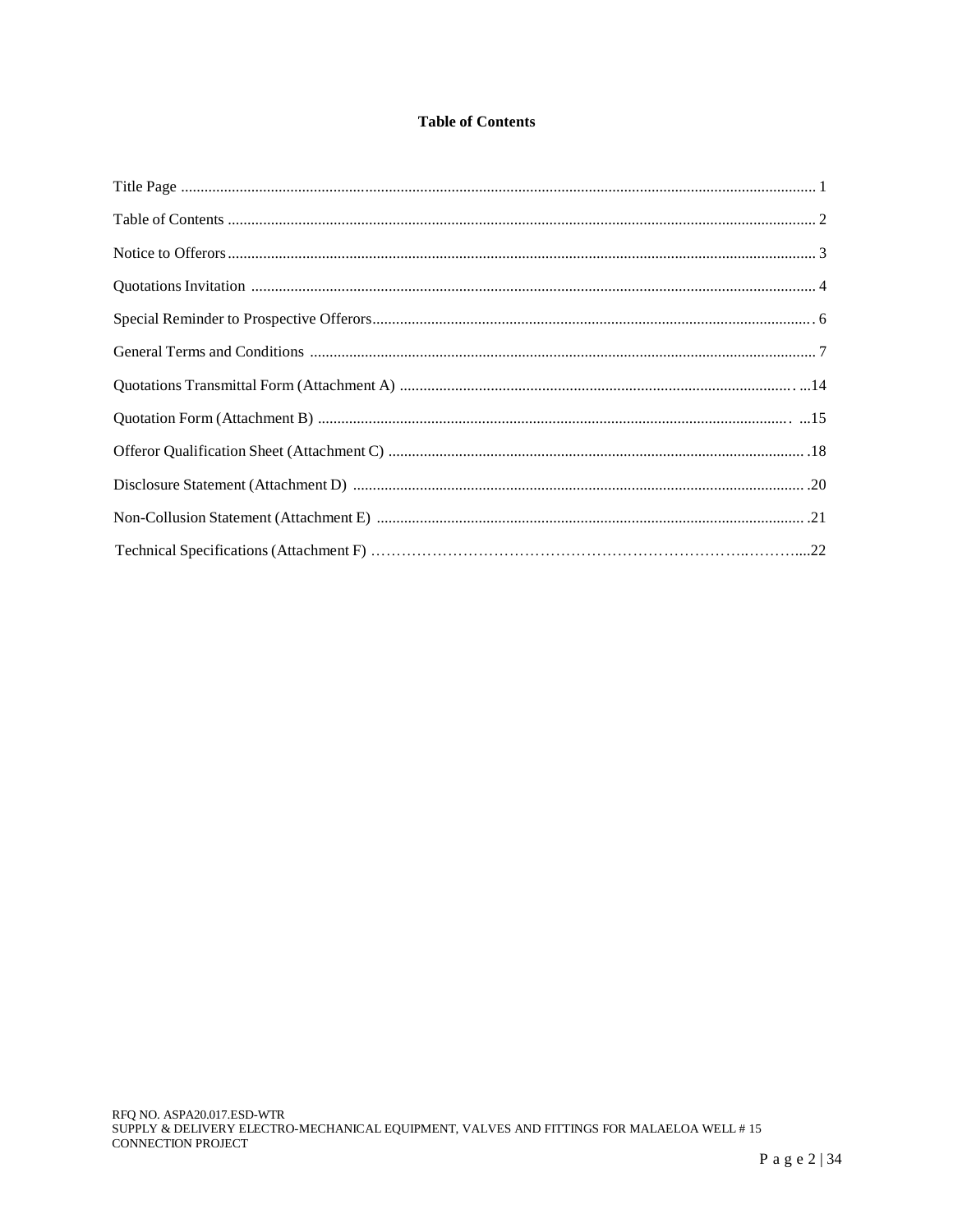### N**OTICE TO OFFERORS**

| <b>ISSUANCE DATE:</b>     | <b>July 6, 2020</b>                                                                                                              |
|---------------------------|----------------------------------------------------------------------------------------------------------------------------------|
| RFO NO.                   | ASPA20.017.ESD-WTR                                                                                                               |
| <b>PROJECT NAME:</b>      | SUPPLY & DELIVERY ELECTRO-MECHANICAL EQUIPMENT,<br><b>VALVES AND FITTINGS FOR MALAELOA WELL #15 CONNECTION</b><br><b>PROJECT</b> |
| <b>CLOSING DATE/TIME:</b> | July 20, 2020 at 2:00 pm American Samoa Time                                                                                     |

The American Samoa Power Authority (ASPA) invites Quotations for the Supply & Delivery of Electro-Mechanical Equipment, Valves and Fittings for Malaeloa Well # 15 Connection Project.

Technical Specifications: The complete description of required deliverables is listed in the **Attachment H**.

#### Documents:

This RFQ may be viewed online on ASPA Website [www.aspower.com.](http://www.aspower.com/) Offerors may also pick up a complete package at:

ASPA Procurement Office New Operations Building Tafuna Power Plant Compound Tafuna, American Samoa 96799

For more information about this RFQ, you may contact ASPA:

Renee Togafau-Matautia, Procurement Manager Procurement Office Telephone (684) 699-3057 [bids@aspower.com](mailto:bids@aspower.com)

#### **The American Samoa Power Authority reserves the right to:**

- 1. Reject all Quotations and reissue a new or amended RFQ;
- 2. Request additional information from any Offerors submitting a Quotation;
- 3. Negotiate a Contract with the firm selected for award; and
- 4. Waive any non-material violations of rules set up in this RFQ at its sole discretion.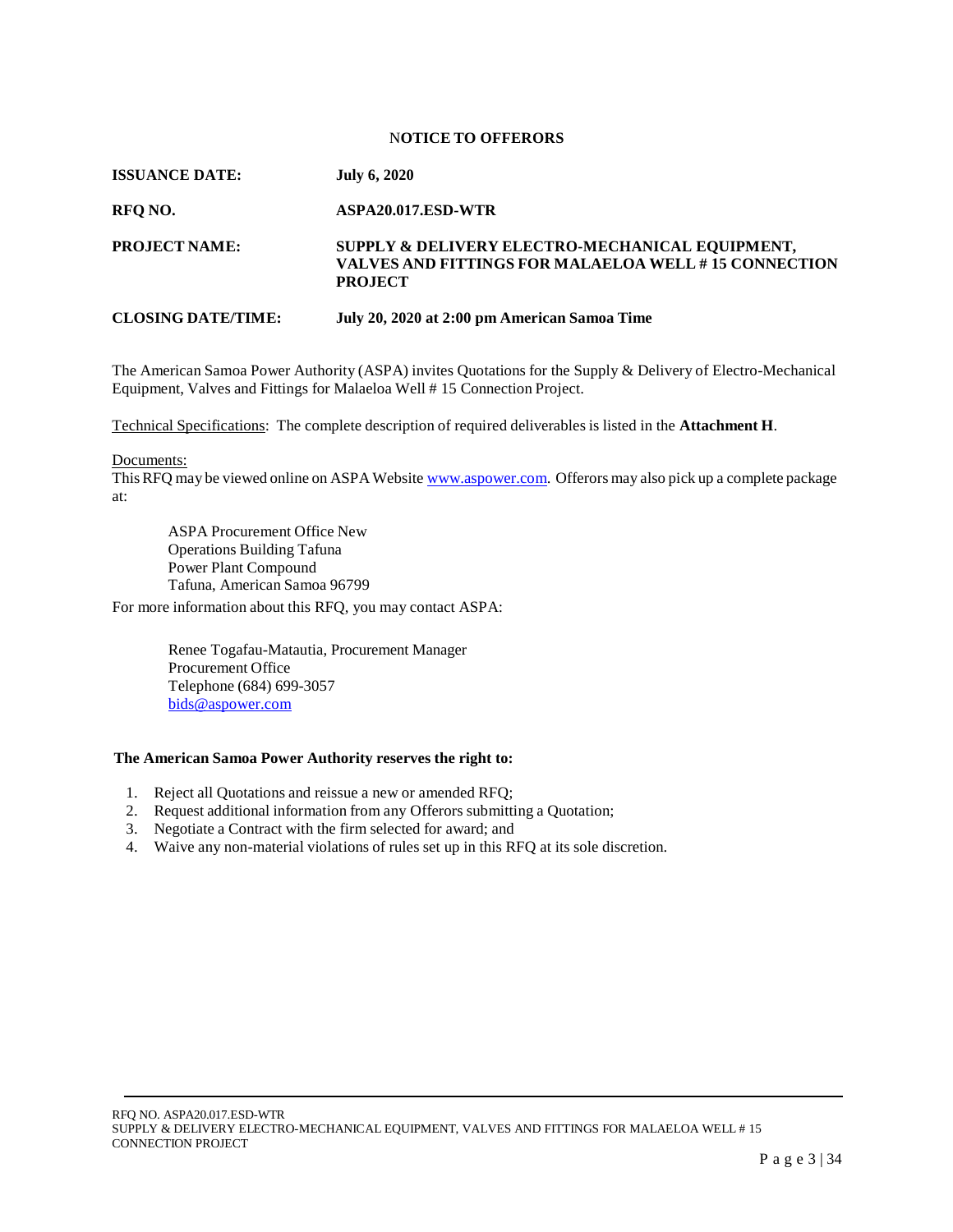### **QUOTATIONS INVITATION**

AMERICAN SAMOA POWER AUTHORITY: Procurement Office P.O. BOX PPB PAGO PAGO, AS 96799

| $(684)$ 699-3057      |                                                                                                                    |
|-----------------------|--------------------------------------------------------------------------------------------------------------------|
| <b>ISSUANCE DATE:</b> | <b>July 6, 2020</b>                                                                                                |
| RFQ NO.               | ASPA20.017.ESD-WTR                                                                                                 |
| <b>PROJECT NAME:</b>  | Supply & Delivery of Electro-Mechanical Equipment, Valves and Fittings for<br>Malaeloa Well #15 Connection Project |

**1)** This Request for Quotation shall require an original, one PDF electronic copy, and five hard copies to be submitted in a sealed envelope, box, or other enclosure. All submittals must be received at ASPA Procurement Office no later than **2:00 p.m. on July 20, 2020**. The envelope or box must be labeled:

#### **ASPA Procurement Office Attn: Renee Togafau-Matautia, Procurement Manager P.O. Box PPB, Pago Pago, AS 96799. RFQ NO. ASPA20.017.ESD-WTR**

### **PROJECT NAME: SUPPLY & DELIVERY ELECTRO-MECHANICAL EQUIPMENT, VALVES AND FITTINGS FOR MALAELOA WELL # 15 CONNECTION PROJECT**

#### Quotations must be in the actual possession of the Procurement Manager at the location indicated, on or prior to **the exact date and time indicated above.**

A copy of this solicitation and any addenda may be obtained from our Internet Website at: **[http://www.aspower.com](http://www.aspower.com/)** by selecting the Procurement link and the associated solicitation number.

Late submittals will not be opened or considered and will be determined as non-responsive. The prevailing clock shall be ASPA Procurement Manager's clock. All Offerors shall provide sufficient written and verifiable information that responds to the requirements set forth herein, the Contract Documents, and in the Scope of Work OR Material Specifications.

Offerors may submit their Quotations through the following means:

Electronic File Transfer – The Offeror may submit the Quotation using the electronic mail facility. This will enable the Offerors to upload Quotation file by email attachment. The Quotations must be uploaded before **2:00 PM on July 20, 2020, American Samoa time.**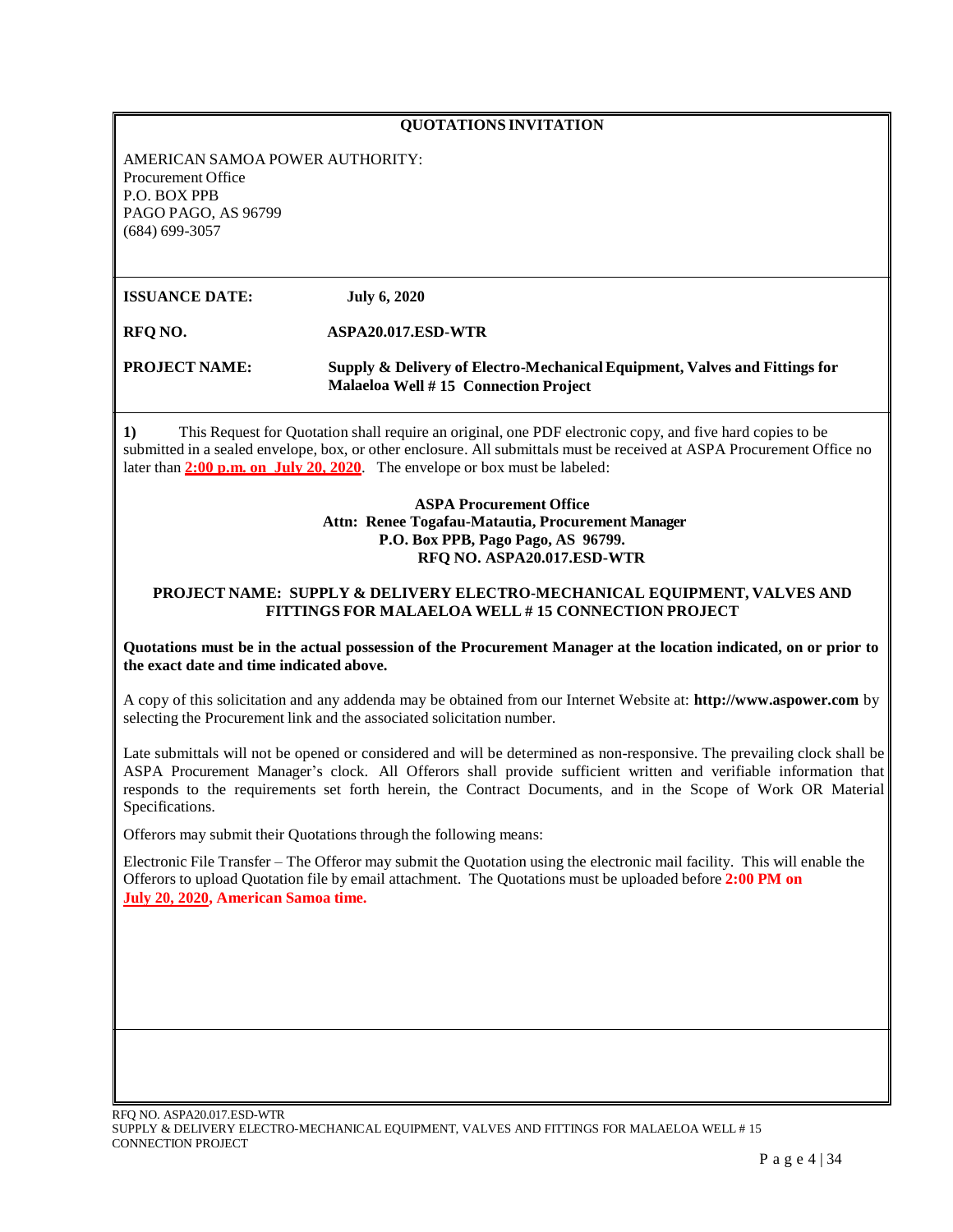### **NOTICE TO OFFERORS:**

This Quotation is subject to the attached General Terms and Conditions of the Request for Quotations for:

#### **RFQ NO.ASPA20.017.ESD-WTR SUPPLY & DELIVERY ELECTRO-MECHANICAL EQUIPMENT, VALVES AND FITTINGS FOR MALAELOA WELL # 15 CONNECTION PROJECT**

The undersigned offers and agrees to furnish within the time specified, the articles and services at the price stated opposite the respective terms listed on the schedule provided, unless otherwise specified by an Offeror. In consideration of the expense of the American Samoa Power Authority in opening, tabulating, and evaluating this and other Quotations, and other considerations such as the schedule, the undersigned agrees that this Quotation shall remain firm and irrevocable for One Hundred Twenty Day (120) calendar days from the listed Quotation opening date or until a construction services agreement may be jointly enacted between ASPA and the undersigned party.

It is the responsibility of each Offeror before submitting a Quotation to (a) examine the documents contained in the Quotation package thoroughly; (b) visit the site or to otherwise become familiar with local conditions that may in any manner affect cost, progress, or performance of the work; (c) become familiar with federal, territorial, and local laws and ordinances, rules and regulations that may in any manner affect cost, progress, or performance of the work; (d) study and carefully correlate Offeror's observations with the Quotation package documents; and (d) notify ASPA of all conflicts, errors, or discrepancies in the Quotation package documents.

Soliciting or accepting any gift, gratuity, favor, entertainment, kickback or any items of monetary value from any person who has or is seeking to do business with ASPA is prohibited. Any vendor knowing of this type of activity is encouraged to report in confidence to ASPA's legal department so the matter can be dealt with.

SIGNED:\_ DATE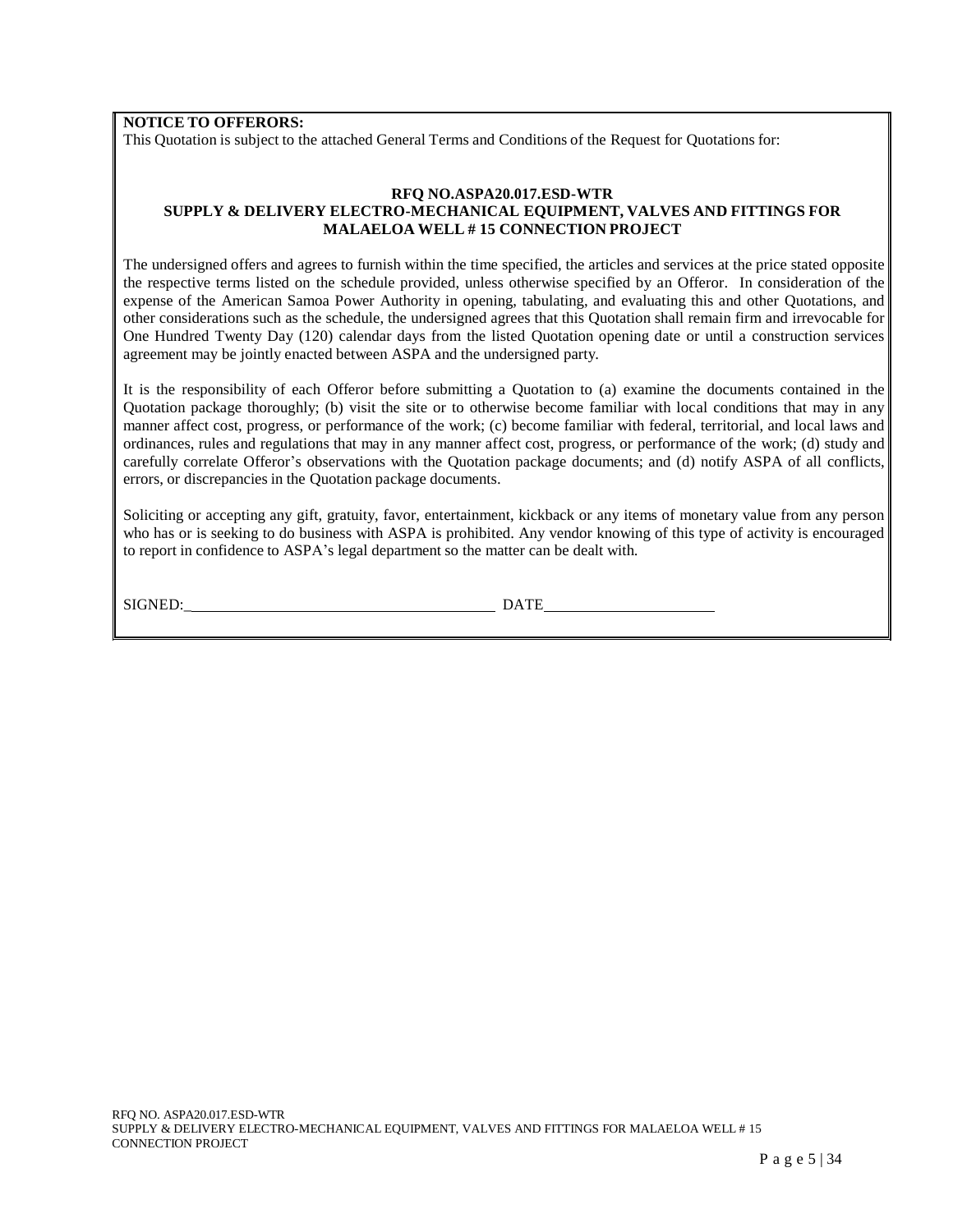#### **AMERICAN SAMOA POWER AUTHORITY**

#### **SPECIAL REMINDER TO PROSPECTIVE OFFERORS**

Offerors are reminded to read the Quotation Solicitation Instructions and General Terms and Conditions attached to a QUOTATION Invitation to ascertain that all of the following requirements (see check boxes) of the Quotation are submitted in the Quotation envelope at the date and time for Quotation opening.

| $\mathbf{[x]}$ | 1. | <b>QUOTATION FORMS</b>                                 |
|----------------|----|--------------------------------------------------------|
|                |    | <b>Attachment A: Quotation Transmittal Form</b>        |
|                |    | Attachment B: Quotation Form                           |
|                |    | Attachment C: Offeror's Qualifications Sheet           |
|                |    | Attachment D: Disclosure Statement                     |
|                |    | Attachment E: Non-Collusion Affidavit of Prime Offeror |
|                |    | Attachment F: Technical Specifications                 |
|                |    |                                                        |

#### **[x] 2. BUSINESS LICENSE**

Offerors must submit current business AND current contractor's license as stated below (see General Terms and Condition for more information).

#### **[x] 3. QUOTATION**

The Quotation must include all of the following to be deemed responsive:

- **a.** The contractor's Quotation price for the purchase and delivery of all materials listed in the Quotation Form.
- **b.** All items as listed above in #1 from Attachments A to F.

#### This Notice must be signed and returned in the Quotation envelope. Failure to comply with requirements will **mean disqualification and rejection of the Quotation.**

I, the contract vertex in the state of the state of the state of the state of the state of the state of the state of the state of the state of the state of the state of the state of the state of the state of the state of t of this special reminder to prospective Offerors together with Quotation#: **RFQ NO.ASPA.20.017.ESD-WTR-Supply & Delivery of Electro-Mechanical Equipment, Valves and Fittings for Malaeloa Well # 15 Connection Project**

this date of  $, 2020.$ 

Offeror's Representative's Signature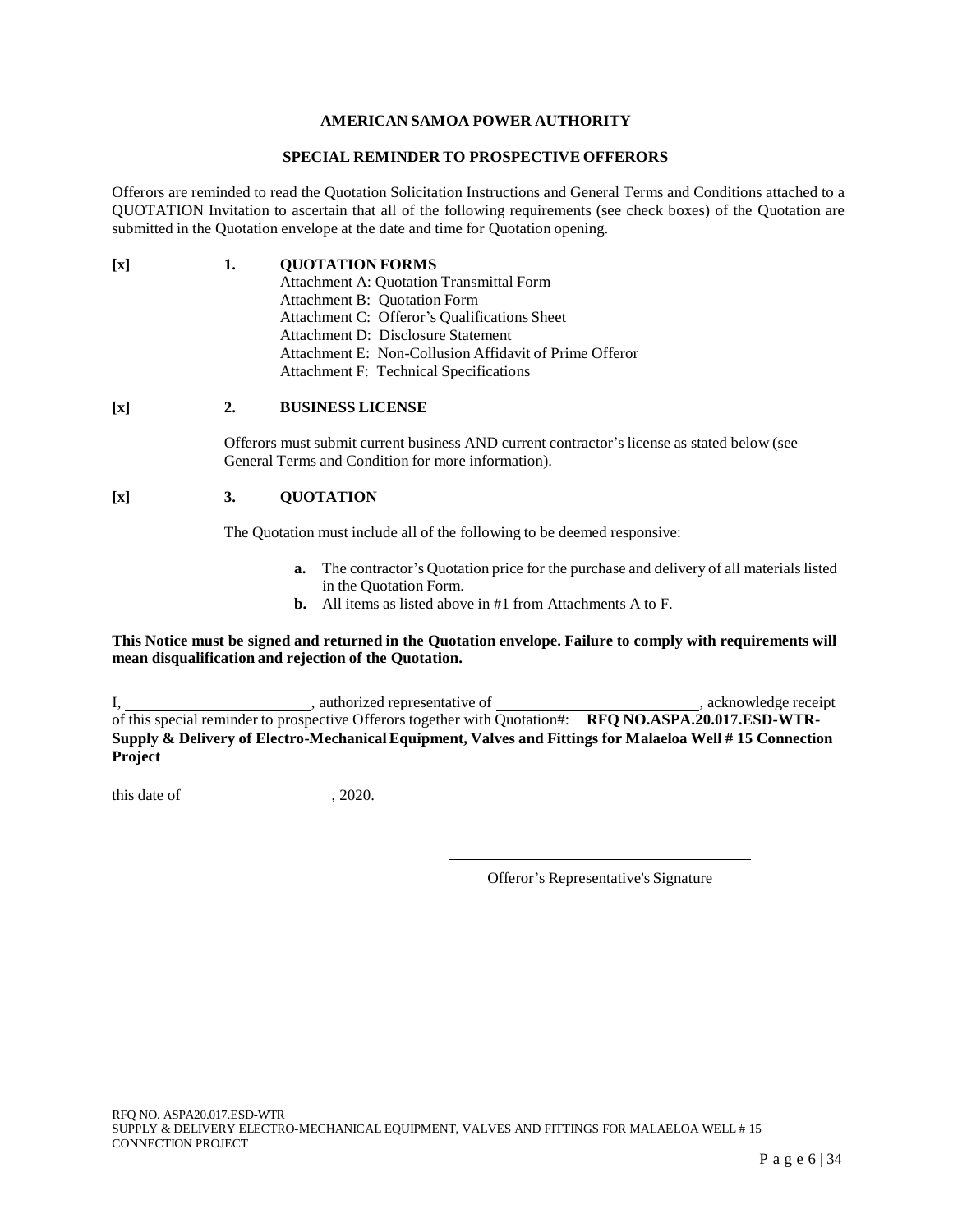#### **GENERAL TERMS AND CONDITIONS OF THE REQUEST FOR QUOTATIONS (SUPPLY CONTRACTS**)

#### **1. QUOTATION PREPARATION INSTRUCTION**

The Quotation must contain two (2) parts. Offerors shall prepare their Quotations in detail accordingly.

- 1. Prior Related Experience/Past Performance A description of the firm's related experience, background, past performance and credentials as stated on the Offeror Qualification Sheet, Attachment D, which is incorporated herein as if fully set forth.
- 2. Contract Price The contractor's Quotation price for all services and materials, including a breakdown of project costs (e.g. estimated costs for materials, cost for labor, shipping, customs fees, 8% excise tax, etc.) must be provided on the Quotation Form, Attachment C.

All blank spaces in the Quotation form must be completed in ink. **Prices Quotation shall be in United States dollars in both words and figures where required**. No changes shall be made in the phraseology of the forms. Written amounts shall govern in cases of discrepancy between the amounts stated in writing and the amounts stated in figures. In case of discrepancy between unit prices and totals, unit prices will prevail. Any Quotation shall be deemed informal which contains omissions, erasure, alterations or additions of any kind, or prices uncalled for, or in which any of the prices are obviously unbalanced, or which in any manner shall fail to conform to t he conditions of the Notice to Offerors. The Offeror shall sign the Quotation in the space provided. If the Offeror is a corporation, the legal name of the corporation shall be set for the above, together with the signature of the officer or offices authorized to sign Contracts on behalf of the corporation. The typewritten name shall be inserted with each signature. If the Offeror is a partnership, the true name of the firm shall be set forth above, together with the signature of the partner or partners authorized to sign Contracts on behalf of the partnership. If signature is by an agent, other than an officer of a corporation or a member of a partnership, a notarized power-of-attorney must be on file with ASPA prior to opening of Quotations or submitted with the Quotation, otherwise the Quotation will be regarded as not properly authorized.

Offerors are expected to examine the specifications, invitations, and all instructions. Failure to do so will be at the Offeror's risk.

Quotations must be in ink or printed on the Quotation Form(s) furnished herewith. Quotations submitted in partial will be rejected. Quotations containing alterations will be rejected unless the alterations are crossed out and corrections thereof printed in ink or typewritten adjacent thereto and initialed by the person signing the Quotation. In addition, a statement must be furnished with the Quotation signed by the Offeror explaining the correction of the alteration or erasure.

If the Offeror is a partnership, a letter of authorization shall be furnished and signed by all of the general partners. If the Offeror is a proprietor, and the person signing the Quotation is other than the owner, a letter of authorization signed by the owner shall be furnished.

The Offeror must sign his Quotation correctly and in ink. If the Quotations is offered by an individual or partnership, his name, office and post addresses must be shown. If offered by a corporation, the person signing the Quotations must give his name, title and business address. Anyone signing a Quotation as agent must file legal evidence of his authority to do so, and that the signature is binding upon the firm or corporation.

Alternate Quotations will not be considered unless authorized by the invitation. Alternate Quotations are those offered which do not meet the specification and are not considered approved equal to the item specified.

When not otherwise specified, the Offeror must state a definite time of proposed delivery. Time, if stated as a number of days will include Sundays and holidays.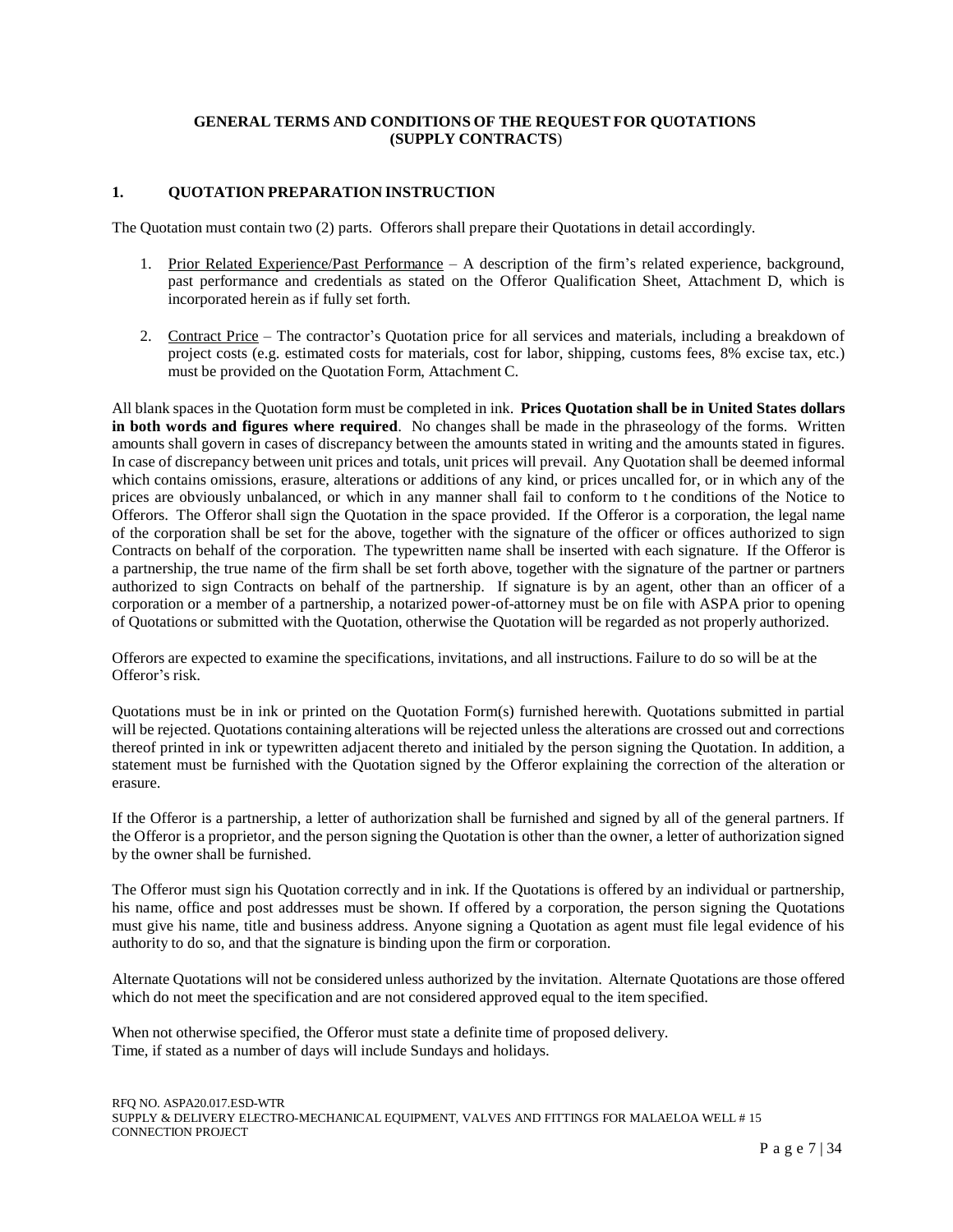#### **Submission of Quotations:**

All interested parties must submit sealed Quotations subject to the Terms and Conditions of the Request for Quotations and General Conditions, which are incorporated herein by reference, and such other provisions and specifications are attached or incorporated by reference.

 Quotations shall be submitted to the ASPA Procurement Office no later than **July 20, 2020 at 2:00 pm, American Samoa Time.**

#### **Rejection of Quotations**

ASPA may, after opening but prior to award and within the time specified for acceptance, reject any or all Quotations, or the Quotation for any one or more commodities or contracted services included in the proposed contract, when the public interest will be served thereby.

#### **2. ATTACHMENTS**

Attachment A: Quotation Transmittal Form Attachment B: Quotation Form Attachment C: Offeror's Qualifications Sheet Attachment D: Disclosure Statement Attachment E: Non-Collusion Affidavit of Prime Offeror Attachment F: Technical Specifications

#### **3. PRE-QUOTATION QUESTIONS**

Any pre-Quotation questions and/or clarifications shall be submitted in writing to the Procurement Office via [bids@aspower.com](mailto:bids@aspower.com) through electronic mail or in hard copy. All pre-Quotation questions must be received no later than **4:00 p.m. on July 14, 2020**. After that time, ASPA will issue addenda to address any questions and/or clarifications as may be necessary.

#### **4. PAYMENT TERMS**

Net 30 days upon receipt of materials.

Payment terms may be negotiable. (Pre-payment is not acceptable)

#### **5. TYPE OF CONTRACT**

Services, materials, product or equipment provided and delivered by the successful Offeror will be performed under a firm fixed-price, lump sum contract agreement. The successful Offeror, as an independent contractor shall furnish the necessary equipment, personnel, tools, parts, supplies, insurance, licenses, and all other required items and services and otherwise do all things necessary to meet the requirements specified in these documents to the satisfaction of ASPA on a per unit cost basis.

The Contractor shall be an independent contractor and not an agent or employee of ASPA.

ASPA will not be held responsible in any way for claims filed by the Contractor or its employees for services performed under the terms of this RFQ or the contract.

#### **6. AWARD OF CONTRACT**

Within thirty (30) calendar days after the opening of Quotations, unless otherwise stated in the Notice to Offerors, ASPA will accept one of the Quotations in accordance with the section entitled "Basis of Award," below. The acceptance of the Quotation will be by written Notice of Award, mailed or delivered to the office designated in the Quotation. In the event of failure of the lowest responsive, responsible Offeror to sign and return the Contract with acceptable payment and performance bonds, as prescribed herein, ASPA may award the contract to the next lowest responsive, responsible qualified Offeror. Such award, if made, will be made within ninety (90) days after the opening of Quotations. Before a Contract is finalized, ASPA may require the apparent low Offeror to submit a complete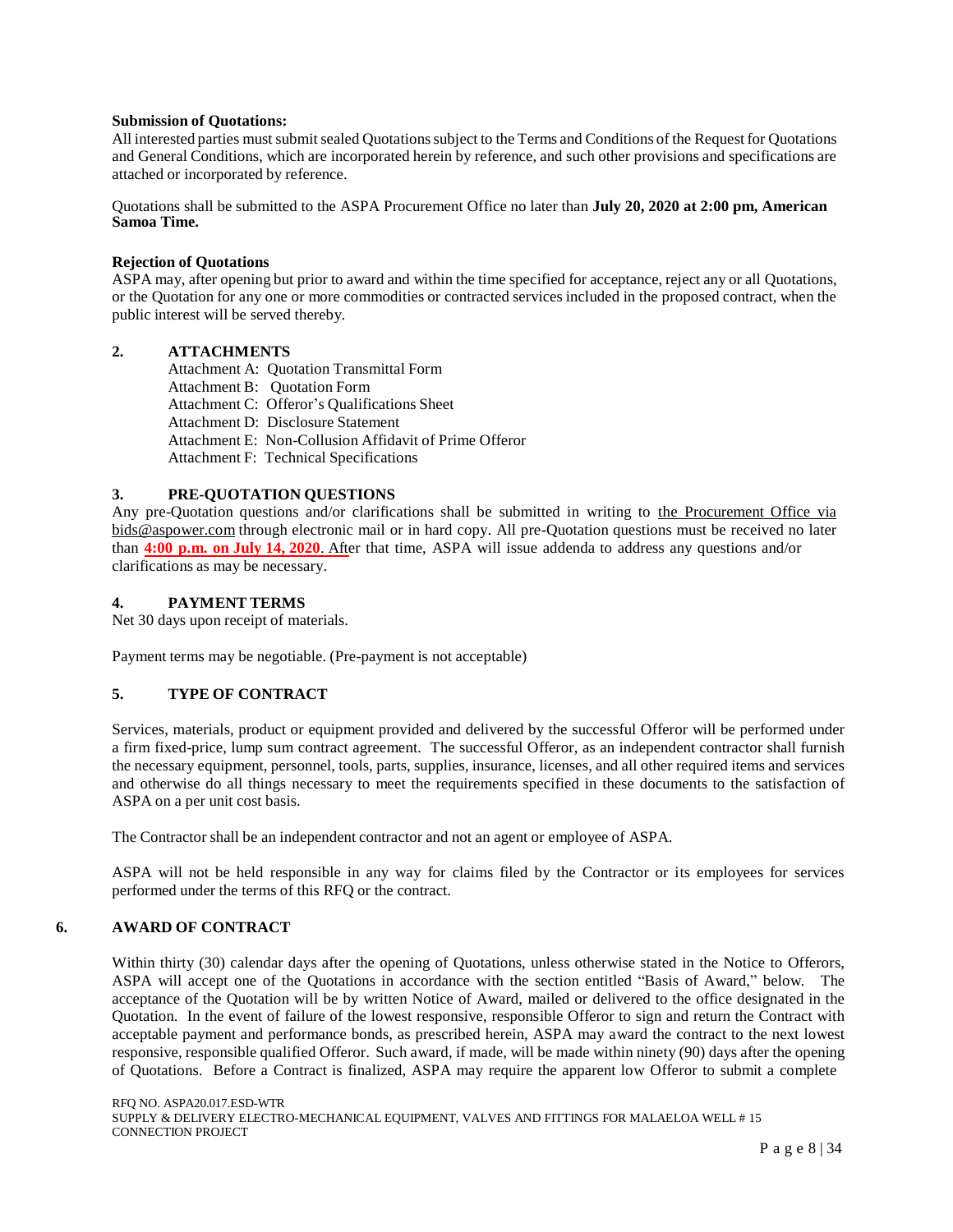statement of the origin, composition, manufacture and availability of replacement parts and services for any or all materials to be used in the work, together with samples. These samples may be subjected to the tests provided for in these Contract Documents to determine their quality and fitness for the work.

### **7. PRIMARY OFFEROR**

The award, if made, will be to a single Offeror. The selected primary Offeror will be responsible for successful performance of all subcontractors and support services offered in response to this Quotation. Furthermore, the ASPA will consider the primary Offeror to be the sole point of contact regarding contractual matters for the term of the Agreement. The Offeror must not assign financial documents to a third-party without prior written approval by ASPA, and an amendment to the resulting Agreement.

### **8. BUSINESS LICENSE**

All Offerors shall be appropriately licensed in accordance with the state, territory, and/or country of the Offeror's origin and shall be skilled and regularly engaged in the general type and capacity of work called fo under this RFQ.

#### **9. INSURANCE**

The Contractor shall obtain the insurance coverage designated herein and pay all costs associated therewith. Such insurance shall be for the coverage of the shipment of materials to ASPA Tafuna Warehouse inside the Tafuna Compound.

#### **10. BASIS OF AWARD**

Award is made to the lowest responsive, responsible Offeror providing the best value to the American Samoa Power Authority.

At the time of Quotation opening, each Quotation will be checked for the presence or absence of required information in conformance with the submission requirements of this RFQ.

ASPA will evaluate each Quotation to determine its responsivenessto the published requirements.

Unless the ASPA Procurement Manager determines that satisfactory evidence exists that a "mistake" has been made, as set forth in Procurement Rule § 3-114, Offerors will not be permitted to revise their Quotations after Quotation opening.

Negotiations are not allowed and price and complete shipping charges, taxes, customs fees is the major determining factor for selection and award.

Quotations will be evaluated by according to ASPA's Procurement Rules and criteria set forth in these Quotation documents.

#### **11. QUALIFICATION OF OFFEROR**

ASPA may make such investigations as it deems necessary to determine an Offeror's ability to enter into and perform the agreement, and the Offeror shall furnish to ASPA such information and data for this purpose as ASPA may request, or the Offeror may be deemed non-responsive.

### **12. MULTIPLE QUOTATIONS – COLLUSION**

If more than one Quotation is submitted by any one party or in the name of its clerk, partner or other person; all Quotations submitted by said party may be rejected by ASPA. This shall not prevent a n Offeror from submitting alternate Quotations when called for. A party who has proposed prices on materials is not thereby disqualified from quoting prices to other Offerors or from submitting a Quotation directly to ASPA.

If ASPA believes that collusion exists among any Offerors, none of the participants in such collusion shall be considered.

RFQ NO. ASPA20.017.ESD-WTR SUPPLY & DELIVERY ELECTRO-MECHANICAL EQUIPMENT, VALVES AND FITTINGS FOR MALAELOA WELL # 15 CONNECTION PROJECT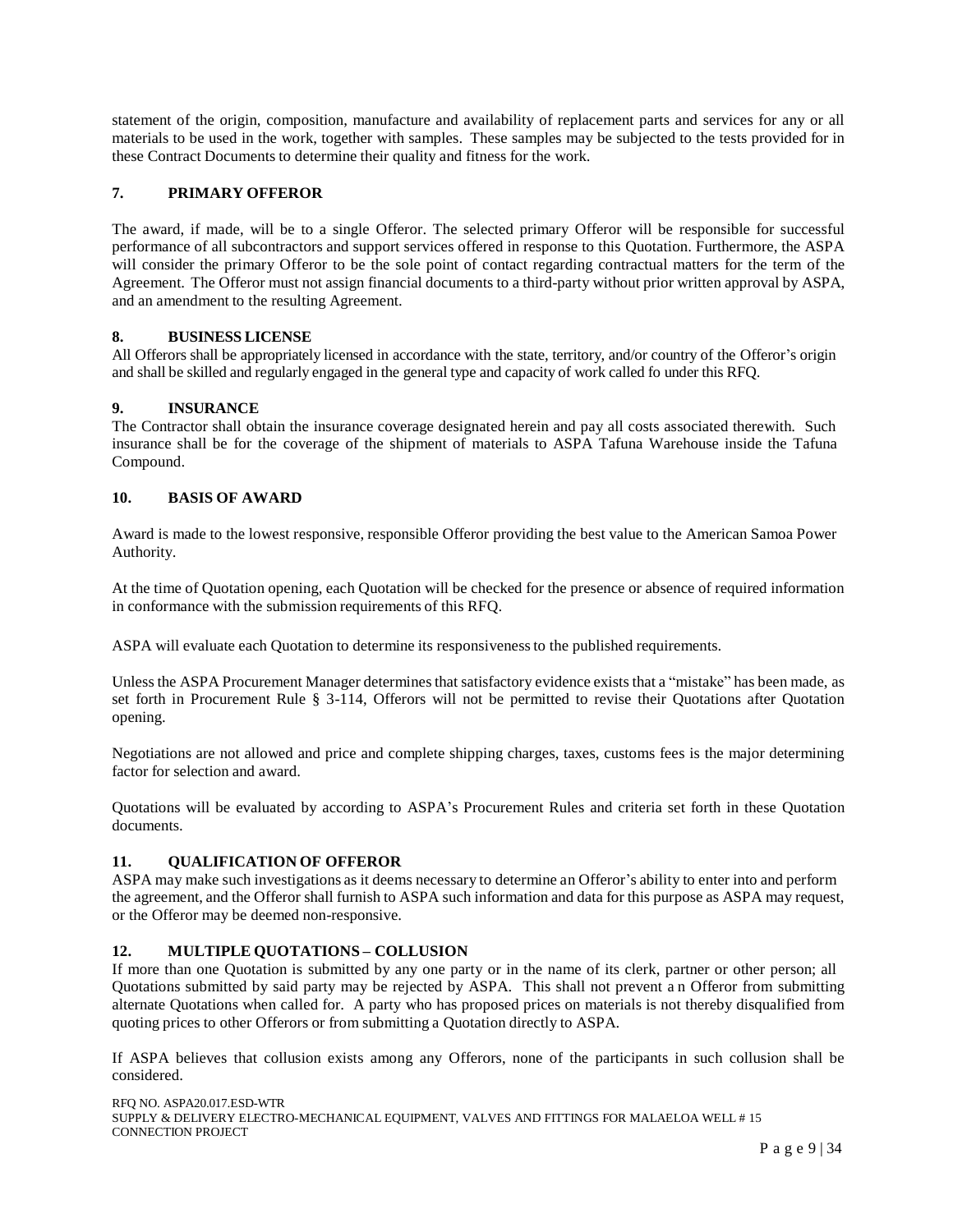Quotations in which the contract prices are unbalanced or unrealistic may be rejected at ASPA's sole discretion.

### **13. OFFEROR'S UNDERSTANDING**

Each Offeror must understand and acknowledge the conditionsrelating to the execution of the work and it is assumed that it will make itself thoroughly familiar with all of the Contract Documents prior to execution of the written contract.

Each Offeror shall inform itself of, and shall comply with, federal and territorial statutes and ordinances relative to the executing of the work. This requirement includes, but is not limited to, applicable regulations concerning protection of public and employee safety and health, environmental protection, historic preservation, the protection of natural resources, fire protection, burning and non-burning requirements, permits, fees, and similar subjects.

**Costs of Transportation**. The Contractor will be expected but not required to include in its Quotation, among other things, costs of transporting product, excise tax (8%), customs fees, equipment and materials to and from the American Samoa Power Authority Tafuna Warehouse.

**Equipment Warranty and Maintenance Requirements.** All Quotations should include the warranty cost of equipment and workmanship warranty, or length of warranty specified in the materials specifications, attached hereto as Attachment B. Warranties shall include the cost of all parts, labor, equipment, shipping, and onsite visits to repair or replace any deficient equipment, material, or workmanship.

### **14. WITHDRAWAL OF QUOTATION**

Any Quotation may be withdrawn prior to the scheduled time for the opening of Quotations by notifying ASPA in a written request. No QUOTATION may be withdrawn after the time schedule for opening of Quotations.

### **15. OPENING AND EVALUATION OF QUOTATIONS**

In accordance with ASPA Procurement Rule §3-110, Quotations will be opened and recorded on the assigned date and at the time indicated above at the Procurement Conference Room located inside the New Operations Building at the ASPA Tafuna Plant or in another place designated by the ASPA Procurement Manager in writing.

### **16. EXECUTION OF CONTRACT**

The Contractor shall, after receiving the Notice of Award, sign a contract and deliver to ASPA the contract, together with all any requirements included in this Quotation document.

### **17. ASSIGNMENT**

The Contractor shall not assign, transfer, convey or otherwise dispose of the award or the contract, or its right, title or interest therein, or its power to execute such contract, to any other persons, firms or corporations without the prior consent in writing of ASPA.

### **18. RFQ CONDITIONS**

This RFQ does not commit ASPA to award a contract or to pay any cost incurred in the preparation of a Quotation. The American Samoa Power Authority reserves the right to:

Reject any Offeror for being non-responsive to RFQ requirements contained in this RFQ or for being non-responsible;

Reject all Quotations and reissue an amended RFQ;

Negotiate a contract with the Offeror selected for award; and

Waive any non-material violations of rules contained in this RFQ.

ASPA reserves the right to issue any addendum to this RFQ. Offerors shall send ASPA a signed form confirming receipt of any addendum, and shall submit supporting/additional information as required by any addendum. In the

RFQ NO. ASPA20.017.ESD-WTR SUPPLY & DELIVERY ELECTRO-MECHANICAL EQUIPMENT, VALVES AND FITTINGS FOR MALAELOA WELL # 15 CONNECTION PROJECT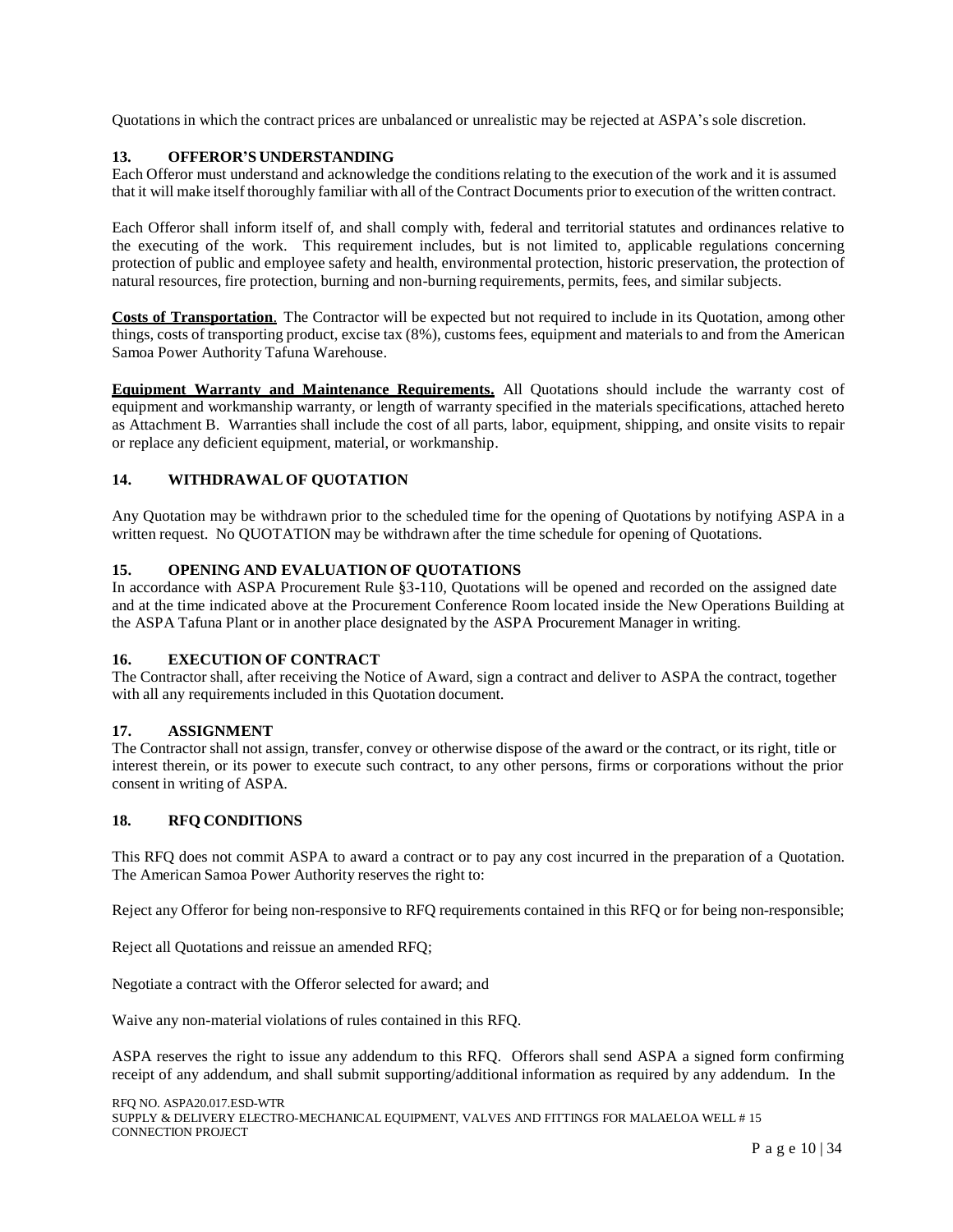event that an Offeror fails to acknowledge receipt of any such addendum in the space provided, such Offeror's Quotation shall be considered irregular and will be accepted by ASPA only if it is in ASPA's best interest, as determined by ASPA in its sole discretion. In the event that addenda are not received until after the Offeror has submitted its Quotation, a supplementary Quotation may be submitted revising the original Quotation. Such supplementary Quotations must be received by ASPA prior to the scheduled time for opening of Quotations.

#### **19. COMPLIANCE WITH LAWS**

Offerors who are awarded a contract under this solicitation shall comply with the applicable standards, provisions and stipulations of all pertinent Federal and/or local laws, rules and regulations relative to the performance of this contract and the furnishing of goods.

#### **20. AWARD, CANCELLATION, AND REJECTION**

Contract award shall be made to the responsible Offeror submitting the lowest responsive Quotation. No other factors or criteria shall be used in the evaluation.

ASPA reserves the right to waive any minor irregularities in the Quotation received. The Procurement Manager shall have the authority to award, cancel, or reject Quotations, in whole or in part for any one or more items if she determines it is in the best public interest. It is the policy of ASPA to award contracts to qualified Offerors. ASPA reserves the right to increase or decrease the quantity of the items for award and make additional awards for the same type items based on the Quotation prices for a period of thirty (30) days after the original award.

### **21. OFFEROR'S QUALIFICATION DATA**

It is the intention of ASPA to award a contract only to the Contractor who is able to furnish satisfactory evidence that it has the requisite experience and ability and that it has sufficient capital, facilities and plant to enable it to perform the work successfully and promptly and to complete it within the term set forth in the contract. Each Offeror shall submit as part of the total QUOTATION package, the following information:

Name of organization;

Address and phone number of home office, principal place of business and locations and contact information for any branch offices;

Type of business structure, e.g., corporation, partnership, joint venture, proprietorship;

Place of organization or state of incorporation;

Names and addresses for all owners for businesses other than corporations;

For corporations, list the names and addresses of directors, officers and stockholders with twenty percent (20%) ownership interest or greater;

Places, including individual states and territories of the United States, where registered as a foreign corporation;

Name of awarding agency or owner for which work was performed;

Dates of performance;

Whether performance was completed within the specified time under the contract and, if not, why;

The names and addresses of three references, at least one of which should be a bank or other lending institution, governmental agency or bonding company.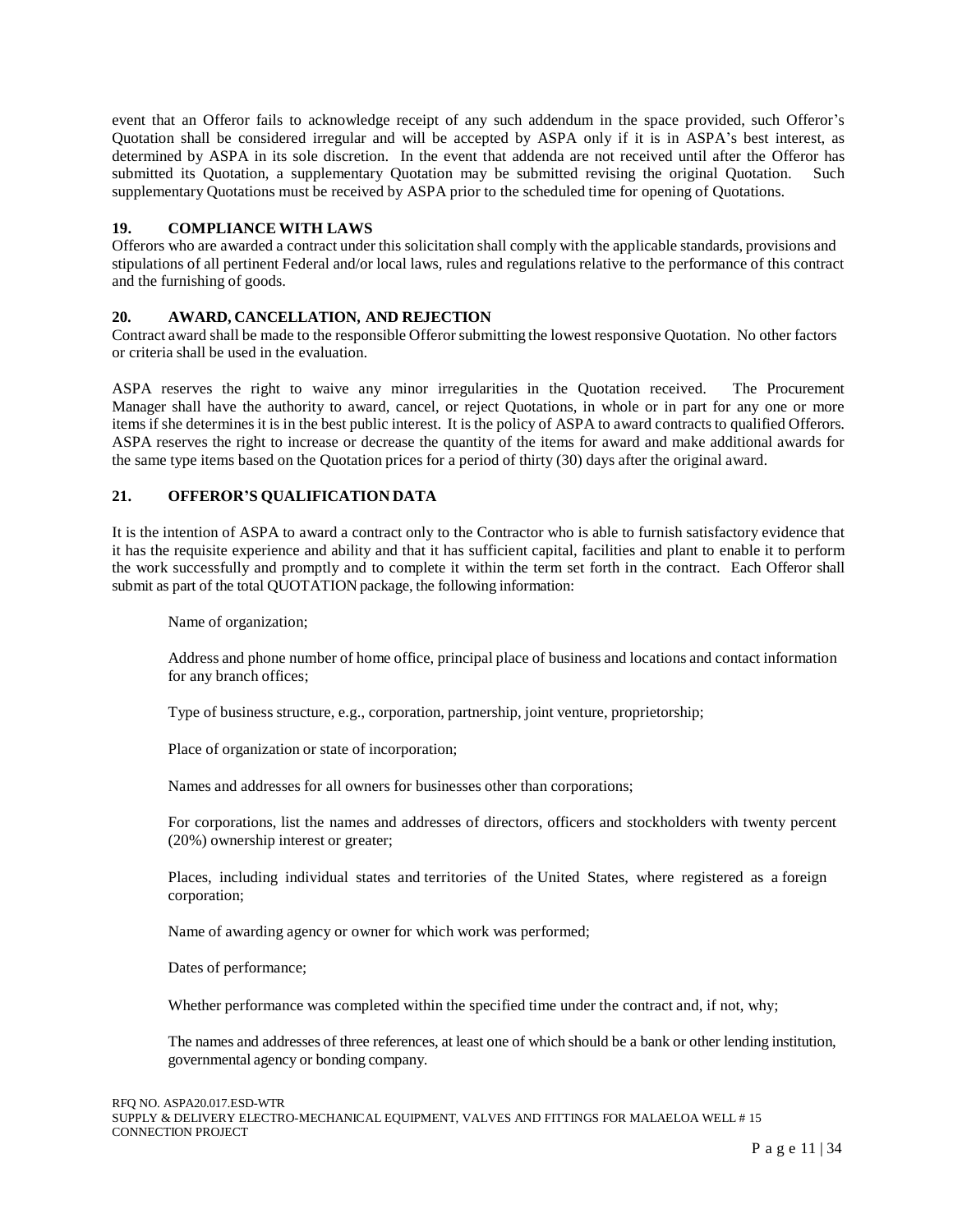#### **22. Delivery and Remedies for Default**

All Quotation prices are to include delivery to the place designated by ASPA which shall be **CIF Pago Pago.**

All items covered by this contract shall be subject to inspection and acceptance at destination. Any material found to be damaged, as well as broken seals on packages or unmarked packages shall be removed and replaced by the Contractor at no cost to ASPA.

In the event any item furnished by the Contractor in performance of the contract should fail to comply with the specifications established as a basis for award of the Invitation, ASPA may reject the same, and it shall thereupon become the duty of the Contractor to reclaim and remove the same forthwith without expense to ASPA, and immediately to replace all such rejected items with others conforming to said specifications; provided that should the Contractor fail, neglect or refuse to do so, ASPA shall thereupon have the right to purchase in the open market, at the then prevailing price, a corresponding quantity of any such items, and to deduct from any monies due or that may thereafter become due to the Contractor the difference between the price named in the contract and the actual cost thereof to ASPA. In addition and without limiting any other remedies available to ASPA, the Contractor shall be liable for all losses, costs and expenses incurred by ASPA.

Acceptance of items at destination shall not relieve the Contractor from the obligation to correct any incomplete, inaccurate, or defective deliveries in accordance with these General Conditions. The time of delivery as set forth herein is an integral part of this Solicitation and resulting contract. If Contractor fails to make delivery within the time established and agreed upon by both parties, ASPA may, at its option, declare the Contractor to be in default, and his Quotations and resulting contract to be null and void or ASPA shall charge the Contractor a fee of \$100 per day until the default has been remedied. Contractors shall be excused from performing hereunder during the time and to the extent that they are prevented from obtaining, delivering, or performing in the customary way because of fire, strike, acts of God, partial or total interruption, providing it is satisfactorily established that the non-performance is not due to fault or negligence of the party not performing.

Offeror shall indicate in its Quotation the lead time for delivering.

ASPA shall be notified by the vendor if the product ordered cannot be delivered within the time period to give ASPA the opportunity to secure product elsewhere.

ASPA reserves the right to purchase products on open market if vendor cannot supply products within time specified in this contract.

#### **Prices**

All prices Quotation shall be firm and not subject to increase if accepted during the acceptance period. Quotations containing an "escalation clause" will not be considered unless specifically authorized by ASPA in the Request for Quotations.

For each item Quotation, a unit price and a total for the quantity must be stated. The unit price shall always control.

All prices shall be CIF (Cost, Insurance and Freight) destination. The seller hereunder must at his own expense and risk, transport the goods to the American Samoa Power Authority Tafuna Warehouse.

#### **Product Guarantee**

Products sold under the contract must be guaranteed by the vendor. Orders not filled and partials shall be indicated on the packing list. Vendor shall inform the Procurement Manager of anticipated delivery date for unfilled and partial orders.

#### **Return Policy**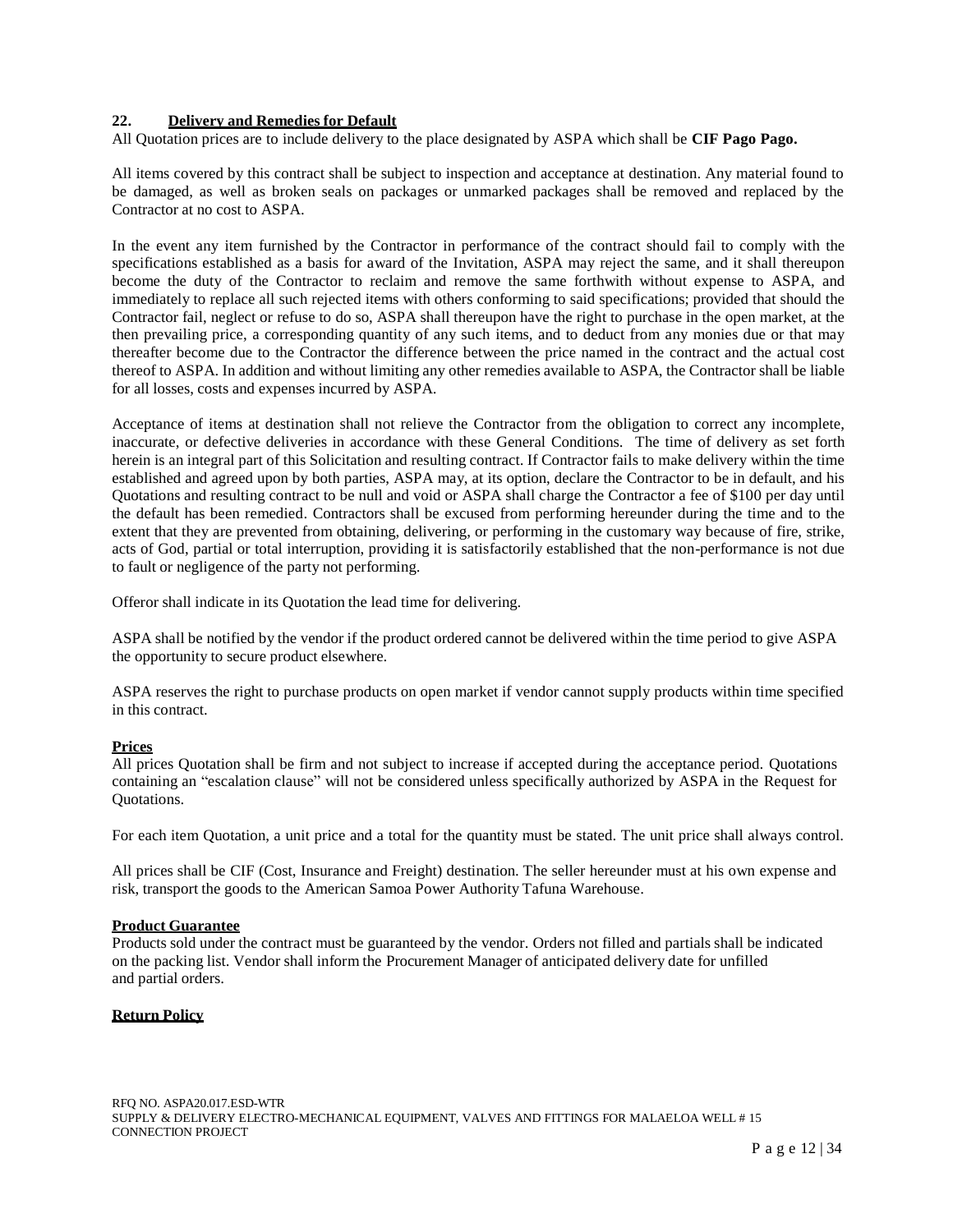Products can be returned for full credit within 30 days from the date of purchase. If an item is received damaged or defective, the vendor will replace the item at no charge. Should ASPA encounter a warranty/return issue, the product will be returned to the vendor for full credit or a replacement.

### **Specifications**

All specifications included as a part of this Invitation are designed to set forth the level of quality and performance desired by ASPA, and is intended to be descriptive, not restrictive. Whenever any article, material, or equipment is described by use of a product or brand name, or by using the name of a manufacturer or vendor, the use of same is for informative purposes only, and the term "or equal" if not inserted, is implied.

Offerors may submit alternate offers on items they deem to be equal or superior in quality and performance to the specifications set forth. However, such offers must designate the manufacturer, brand or trade name, and model number of the items offered, and be accompanied by descriptive material in the form of literature, catalog cuts and specifications fully describing the items proposed, and detailing any deviations from the specification established by ASPA. Failure to provide this information will be at Offeror's risk and may be cause for rejection of the items offered.

ASPA reserves the right to require such additional information, samples and, if practicable, demonstration of items offered as may be necessary to allow a full and complete evaluation of all Quotations. Samples and/or demonstrations will be supplied promptly and free of charge to ASPA. Failure to provide samples within a set of business days agreed upon by both parties may be grounds for Quotation rejection. Samples will upon request, and if not destroyed by testing, be returned at the Offeror's expense.

The responsibility to determine the equivalence of quality and performance of any item offered to the specifications established for this Invitation rests solely with ASPA and its decision shall be final.

ASPA reserves the right to require such additional information, samples and, if practicable, demonstration of items

### **Warranty**

The Contractor warrants;

- that goods, supplies, materials, and equipment covered by this contract conform to the specifications, design, drawings, samples and other descriptions referred to in this contract;
- that such goods, supplies, materials, and equipment are free from defects in materials and workmanship, patent or latent; and
- that such goods, supplies, materials and equipment are fit for ordinary purposes for which they are used, and fit for such particular purposes as the Contractor has reason to know or should know.

### **23. Conflict of Interest**

No member, officer, or employee of ASPA during his/her tenure or for one year thereafter shall have any interest , direct or indirect, in any property included, or any contract for property, materials, or services to be furnished or used in connection with this contract or the proceeds thereof.

### **24. Assignment**

The Contractor's obligation and duties under this contract shall not be assigned in whole or in part by the Contractor without the prior written approval of ASPA.

#### **25. Indemnification**

Contractor agrees to investigate, defend and hold ASPA harmless from and against any and all loss, damage, liability, claims, demands, detriments, cost, charges and expense (including attorney's fees), and causes of action of whatsoever character which ASPA may incur, sustain or be subjected to, arising out of or in any way connected to the services to be performed by Contractor or subcontractor under this Contract and arising from any cause, except the sole negligence of ASPA.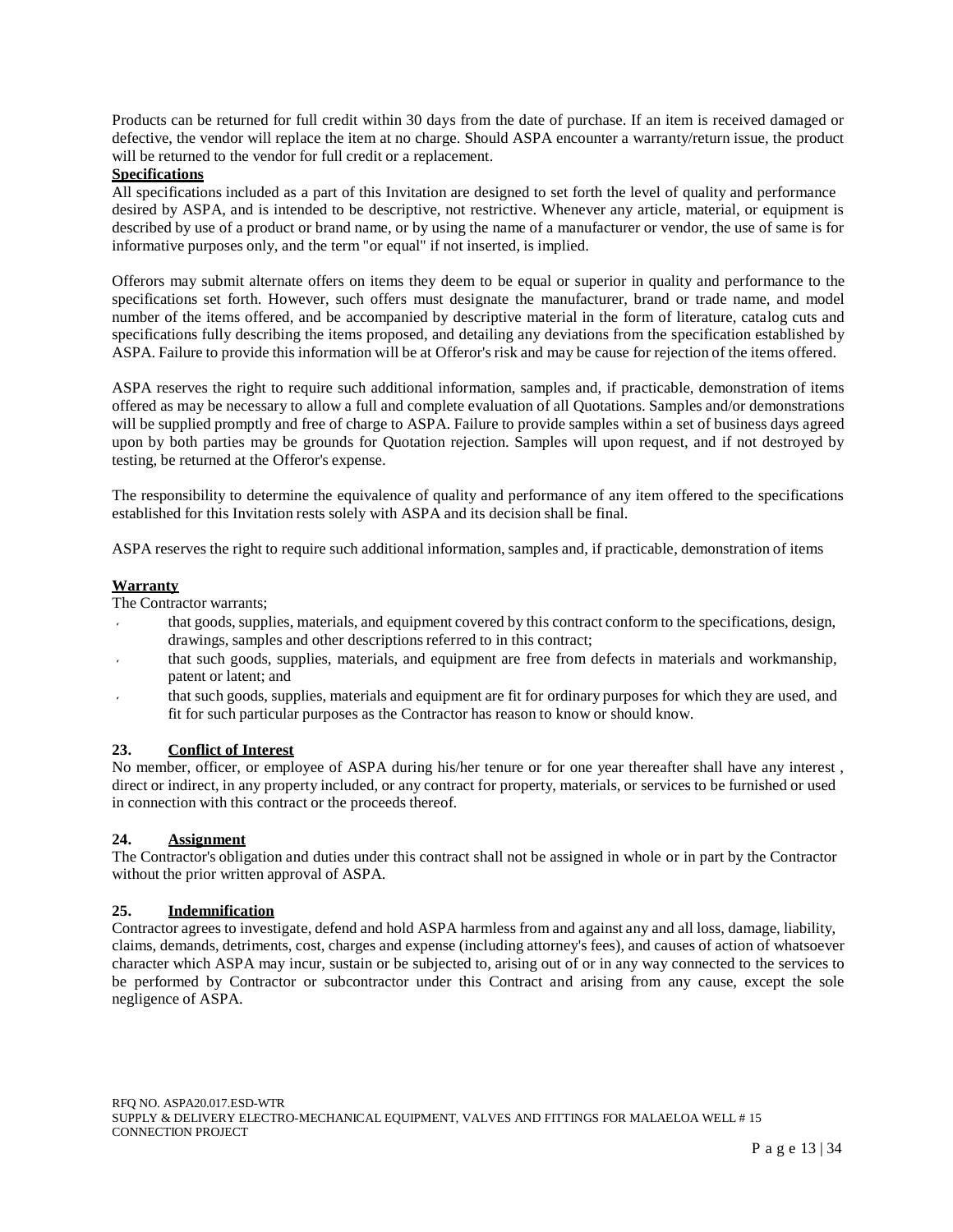#### **ATTACHMENT A**

#### **QUOTATION TRANSMITTAL FORM**

Date:

AMERICAN SAMOA POWER AUTHORITY American Samoa Government

To Whom It May Concern:

| The undersigned (hereafter called an Offeror), | (Corporation, |
|------------------------------------------------|---------------|
| Partnership or Individual)                     |               |

hereby proposes and agrees to furnish all the necessary information pertaining to:

#### **RFQ NO.ASPA20.017.ESD-WTR**

#### **Supply & Delivery of Electro-Mechanical Equipment, Valves and Fittings for Malaeloa Well # 15 Connection Project**

In accordance with the Materials Specification (Attachment B), General Terms and Conditions, the Project Specifications, Approved Design and Construction Plans, and other procurement requirements specified in this document for the prices stated in the itemized Quotation form(s) attached hereto, plus any and all sums to be added and/or deducted resulting from all extra and/or omitted work in accordance with the unit and/or lump sum prices stated in the itemized Quotation form attached hereto.

The undersigned has read and understands the Quotation requirements, and is familiar with and knowledgeable of the local conditions at the island-wide location(s) where the work is to be performed. The Offeror has read the RFQ Instructions and General Terms and Conditions attached to ascertain that all of the requirements (see boxes) of the Quotation are submitted in the Quotation envelope, with an original, one PDF electronic copy, and five (5) hard copies, at the date and time for Quotation opening. (See Page 6 of this document, "SPECIAL NOTICE TO PROSPECTIVE OFFERORS" to verify that all submittal requirement boxes have been checked).

Signed Seal

Date: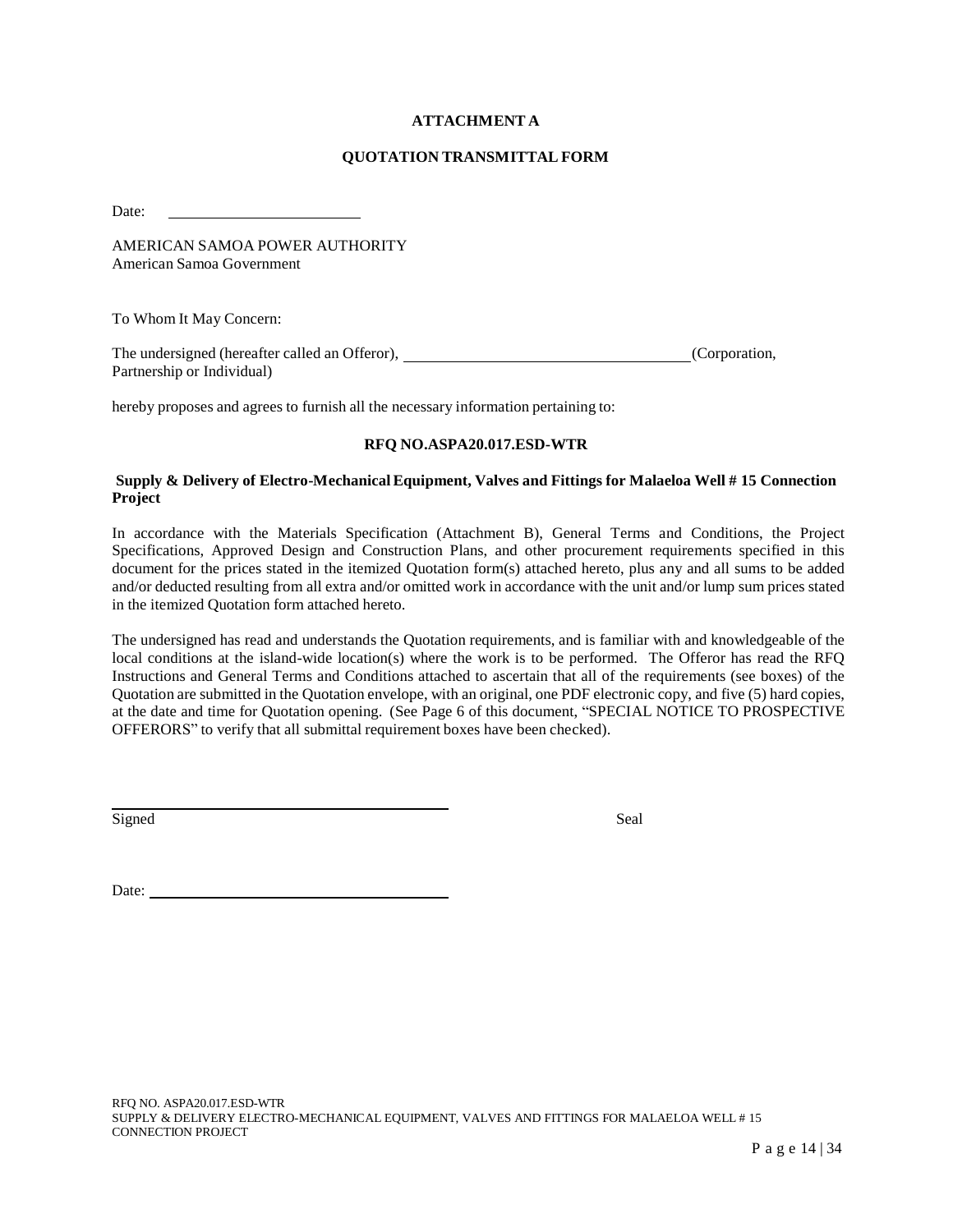### **ATTACHMENT B**

### **QUOTATION FORM**

TO: American Samoa Power Authority, Attn: Procurement Manager ADDRESS: P.O. Box PPB, Pago Pago, American Samoa, 96799 P.O. Box PPB, Pago Pago, American Samoa, 96799 TITLE: **Supply & Delivery of Electro-Mechanical Equipment, Valves and Fittings for Malaeloa Well # 15 Connection Project**

### **RFQ NO. ASPA20.017.ESD-WTR**

| Item             | <b>QTY</b>                         | <b>UNIT</b> | <b>DESCRIPTION</b>                                                                          | U/COST | <b>AMOUNT</b> |
|------------------|------------------------------------|-------------|---------------------------------------------------------------------------------------------|--------|---------------|
|                  | MECHANICAL EQUIPMENT AND MATERIALS |             |                                                                                             |        |               |
| 1                | $\overline{2}$                     | sets        | 6" <sup>O</sup> Grundfos/Franklin or approved equal submersible                             |        |               |
|                  |                                    |             | pump model 230S250-7, equipped with built-in check                                          |        |               |
|                  |                                    |             | valve and SS suction strainer.                                                              |        |               |
| $\boldsymbol{2}$ | $\overline{2}$                     | ea          | $3"$ X 4" 316SS pump coupling reducer                                                       |        |               |
| $\overline{3}$   | $\mathbf{1}$                       | set         | 4"Ø MJK brand Mag Flux flow meter, 7200 sensor,                                             |        |               |
|                  |                                    |             | ANSI, 304 SS carbon steel flanges, 316 SS electrodes                                        |        |               |
|                  |                                    |             | with SCADA, ModBus, RS485, USB & Bluetooth                                                  |        |               |
|                  |                                    |             | communication module.                                                                       |        |               |
| $\overline{4}$   | $\mathbf{1}$                       | set         | MJK Mag Flux converter and display with wall                                                |        |               |
|                  |                                    |             | mounting housing (with MJK sensor mounted                                                   |        |               |
|                  |                                    |             | connection board, 120 VAC).                                                                 |        |               |
| $\sqrt{5}$       | $\overline{2}$                     | ea          | MJK Mag Meter sensor connection board, 120VAC                                               |        |               |
| 6                | 30                                 | feet        | Mag Flux sensor cable, 7/16" O.D. (green color cable)                                       |        |               |
| $\overline{7}$   | $\overline{15}$                    | ea          | 4"X20 feet PVC-1120 sch80 Code H, Johnson                                                   |        |               |
|                  |                                    |             | Screens® heavy duty riser/column pipes, 160                                                 |        |               |
|                  |                                    |             | PSI@73°F, ASTM-D1785, NSF61                                                                 |        |               |
| 8                | 15                                 | ea          | 4"Ø SS heavy duty riser/column pipes coupling                                               |        |               |
| $\overline{9}$   | $\overline{2}$                     | ea          | 4" <sup>O</sup> threaded type SS Flomatic heaavy<br>duty                                    |        |               |
|                  |                                    |             | riser/column pipe check valve                                                               |        |               |
| 10               | $\overline{c}$                     | ea          | 4" <sup>O</sup> single arc rubber expansion joint, FLGXFLG                                  |        |               |
| $\overline{11}$  | 3                                  | ea          | 4"OX 3/4"OSS single strap pipe saddle                                                       |        |               |
| 12               | $\overline{2}$                     | ea          | 4"Ø 316SS grounding ring flange.                                                            |        |               |
| 13               | $\overline{2}$                     | ea          | $3/4$ " Ø ARI brand PVC air release valve (ARV)                                             |        |               |
|                  |                                    |             | assembly, threaded type, 0-60 PSI operating pressure                                        |        |               |
| 14               | $\overline{2}$                     | ea          | 2-1/2"Ødial face, 0-100 PSI pressure range, water/oil<br>filled, 1/2" lower mount           |        |               |
| 15               |                                    |             | 4"X4"X4" ductile iron tee, FLGXFLGXFLG                                                      |        |               |
| 16               | $\mathbf{1}$<br>$\overline{2}$     | ea          |                                                                                             |        |               |
|                  |                                    | ea          | 4"Ø Lug style, wafer type, gear operated butterfly valve<br>with operating hand wheel (OHW) |        |               |
|                  | $\overline{2}$                     | ea          | 4"Øglobe type spring loaded silent check valve,                                             |        |               |
| 17               |                                    |             | <b>FLGXFLG</b>                                                                              |        |               |
| 18               | 1                                  | ea          | 4"ØX24"(L) ductile iron spool pipe, FLGXFLG                                                 |        |               |
| $\overline{19}$  | 3                                  | ea          | 4"ØX12"(L) ductile iron spool pipe, FLGXFLG                                                 |        |               |
| 20               | 1                                  | ea          | 4"ØX36"(L) ductile iron spool pipe, FLGXFLG                                                 |        |               |
| 21               | $\mathbf{1}$                       | ea          | 4"ØX80"(L) ductile iron spool pipe, FLGXFLG                                                 |        |               |
| 22               | 3                                  | ea          | 4"ØX45° ductile iron elbow, FLGXFLG                                                         |        |               |
| $\overline{23}$  | $\overline{2}$                     | ea          | 4"ØX90° long radius ductile iron elbow, FLGXFLG                                             |        |               |
| 24               | $\mathbf{1}$                       | ea          | 8"ØX4"Ø ductile iron reducer, FLGXFLG                                                       |        |               |
| $\overline{25}$  | $\mathbf{1}$                       | ea          | 8" <sup>O</sup> ductile iron sleeve coupling for PVCC900                                    |        |               |
|                  |                                    |             |                                                                                             |        |               |

RFQ NO. ASPA20.017.ESD-WTR SUPPLY & DELIVERY ELECTRO-MECHANICAL EQUIPMENT, VALVES AND FITTINGS FOR MALAELOA WELL # 15 CONNECTION PROJECT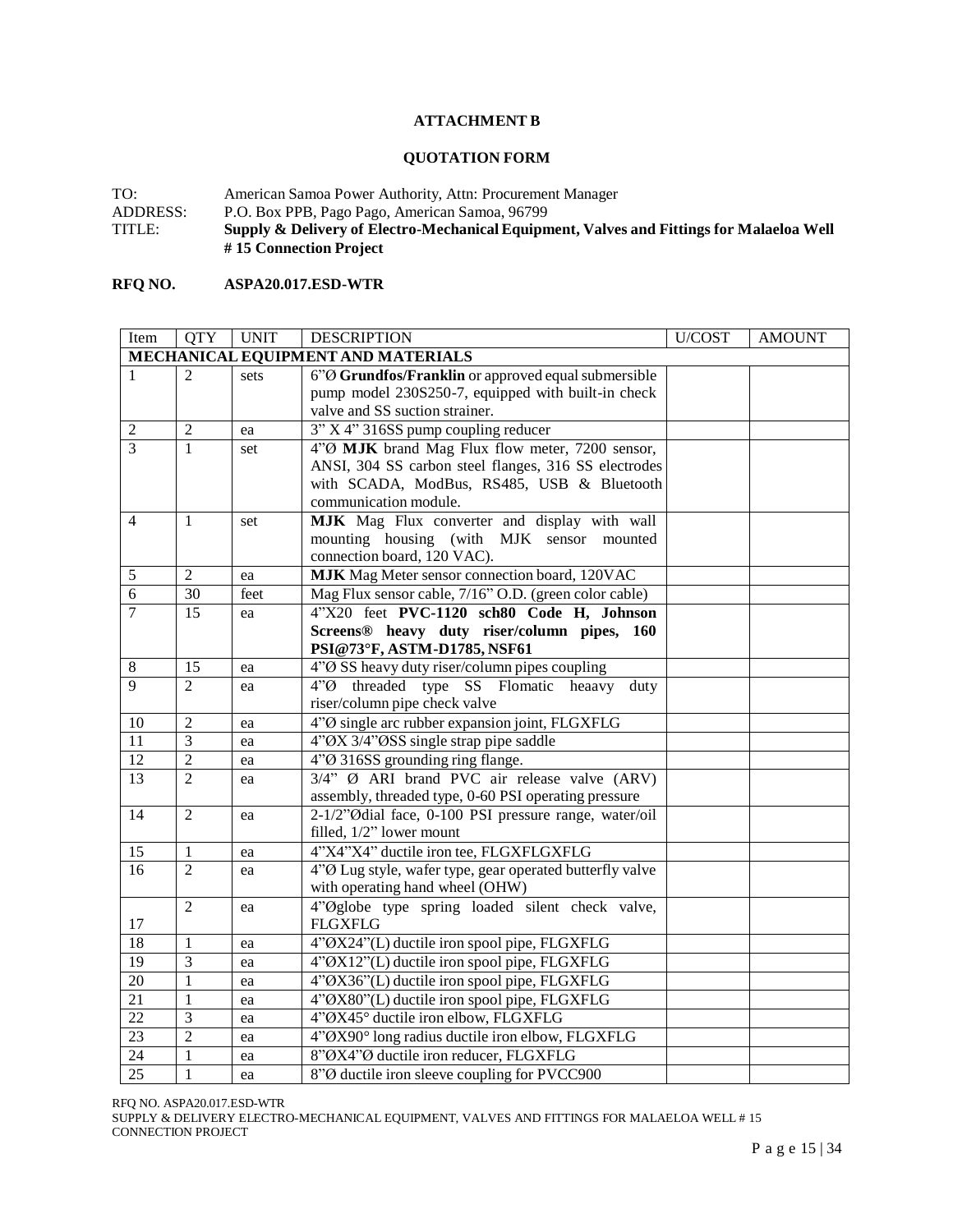| 26                                                                                                                                                                       | 20                | ea   | 4"ØX1/8"Ø thick red rubber flanged gasket                                                                                                                                                                                                                                                                                                          |  |  |
|--------------------------------------------------------------------------------------------------------------------------------------------------------------------------|-------------------|------|----------------------------------------------------------------------------------------------------------------------------------------------------------------------------------------------------------------------------------------------------------------------------------------------------------------------------------------------------|--|--|
| $\overline{27}$                                                                                                                                                          | 150               | ea   | 5/8"OX3" SS hex head bolts, nuts and flat washers                                                                                                                                                                                                                                                                                                  |  |  |
| 28                                                                                                                                                                       | 20                | ea   | 5/8"OX6-1/2"(L) full thread SS head bolts, nuts and flat                                                                                                                                                                                                                                                                                           |  |  |
|                                                                                                                                                                          |                   |      | washers                                                                                                                                                                                                                                                                                                                                            |  |  |
|                                                                                                                                                                          |                   |      | ELECTRICAL EQUIPMENT AND MATERIALS                                                                                                                                                                                                                                                                                                                 |  |  |
| 1                                                                                                                                                                        | 1                 | roll | <b>Size</b><br>#4AWGX1000 feet,<br>4-wire<br>with<br>ground<br>Hydroflex-flexible rubber submersible pump cable,<br>Propylene<br>Rubber<br>(EPR)<br>Ethylene<br>insulation,<br>Chlorinated Polyehtylene Rubber (CPE) outer jacket flat<br>cord submersible cable                                                                                   |  |  |
| 2                                                                                                                                                                        | $\mathfrak{D}$    | sets | 6" Ø, 25 HP FRANKLIN submersible motor assembly,<br>three (3) phase, 460 volts, 60 hzAC with necessary pig<br>tail.                                                                                                                                                                                                                                |  |  |
| 3                                                                                                                                                                        | 2                 | sets | 30 HP, Variable Frequency Drive (VFD) brand, Motor<br>Starter, 460 volts, Three (3) Phase, 60hzAC, VLT Aqua<br>Drive, E66 NEMA 4X/IP66 outdoor/indoor rated<br>enclosure with conformal coating and fused disconnect,<br>analog I/O, lightning arrester all rating and 2 years<br>warranty. VFD shall Danfoss, Allen Bradley or<br>approved equal. |  |  |
| $\overline{4}$                                                                                                                                                           | 2                 | sets | VFD spare fuses rated at 30 HP, 460 volts (1 pack $-3$ )<br>fuses)                                                                                                                                                                                                                                                                                 |  |  |
| 5                                                                                                                                                                        | $\overline{2}$    | ea   | Danfoss brand pressure transmitter, 0-100 pressure<br>range                                                                                                                                                                                                                                                                                        |  |  |
| 6                                                                                                                                                                        | $\overline{2}$    | ea   | Cutler Hammer / Allen Bradley, Three (3) phase molded<br>case circuit breaker, 3-pole, 100 Amps. 460 volts, 18<br>KAIC@460V, with terminal lugs.                                                                                                                                                                                                   |  |  |
| 7                                                                                                                                                                        | 1                 | ea   | Platt Electric Supply Meter sockets with bypass, 200<br>Amps., three (3) phase, 7 jaw, ring type, 4-wire, 600V,<br>surface mount, top/bottom feed, test block bypass,<br>NEMA3R, 30"X14"X6", 127TB, Item # 015640, Mfg.<br>Copper B-Line                                                                                                           |  |  |
| 8                                                                                                                                                                        | $\overline{2}$    | ea   | Allen Bradley, 100K05D300 Contactor                                                                                                                                                                                                                                                                                                                |  |  |
| $\mathbf Q$                                                                                                                                                              | $\mathfrak{D}$    | ea   | Allen Bradley, 100K12D10M Contactor                                                                                                                                                                                                                                                                                                                |  |  |
| Above price shall include all costs such as, shipping, insurance and taxes and other cost that may be incurred to<br>satisfy the full requirements of the Bid Documents. |                   |      |                                                                                                                                                                                                                                                                                                                                                    |  |  |
| <b>ASPA</b><br>Bid<br><b>FOB/CIF</b><br>Tafuna):<br>Total<br>Base<br>(<br>\$                                                                                             |                   |      |                                                                                                                                                                                                                                                                                                                                                    |  |  |
|                                                                                                                                                                          | (Amount in Words) |      |                                                                                                                                                                                                                                                                                                                                                    |  |  |

The OFFEROR shall submit together with this QUOTATION all other resources, together with a corresponding schedule required to complete the job. QUOTATIONs without the foregoing will be considered non-responsive and may cause the rejection of the QUOTATION at ASPA's sole discretion. All blanks on the QUOTATION Form shall be typewritten or handwritten in blue or black ink.

1. SUBCONTRACTORS. A list of intended subcontracting firms or businessestogether with the type or description of the work to be subcontracted shall be attached to this QUOTATION Form.

RFQ NO. ASPA20.017.ESD-WTR SUPPLY & DELIVERY ELECTRO-MECHANICAL EQUIPMENT, VALVES AND FITTINGS FOR MALAELOA WELL # 15 CONNECTION PROJECT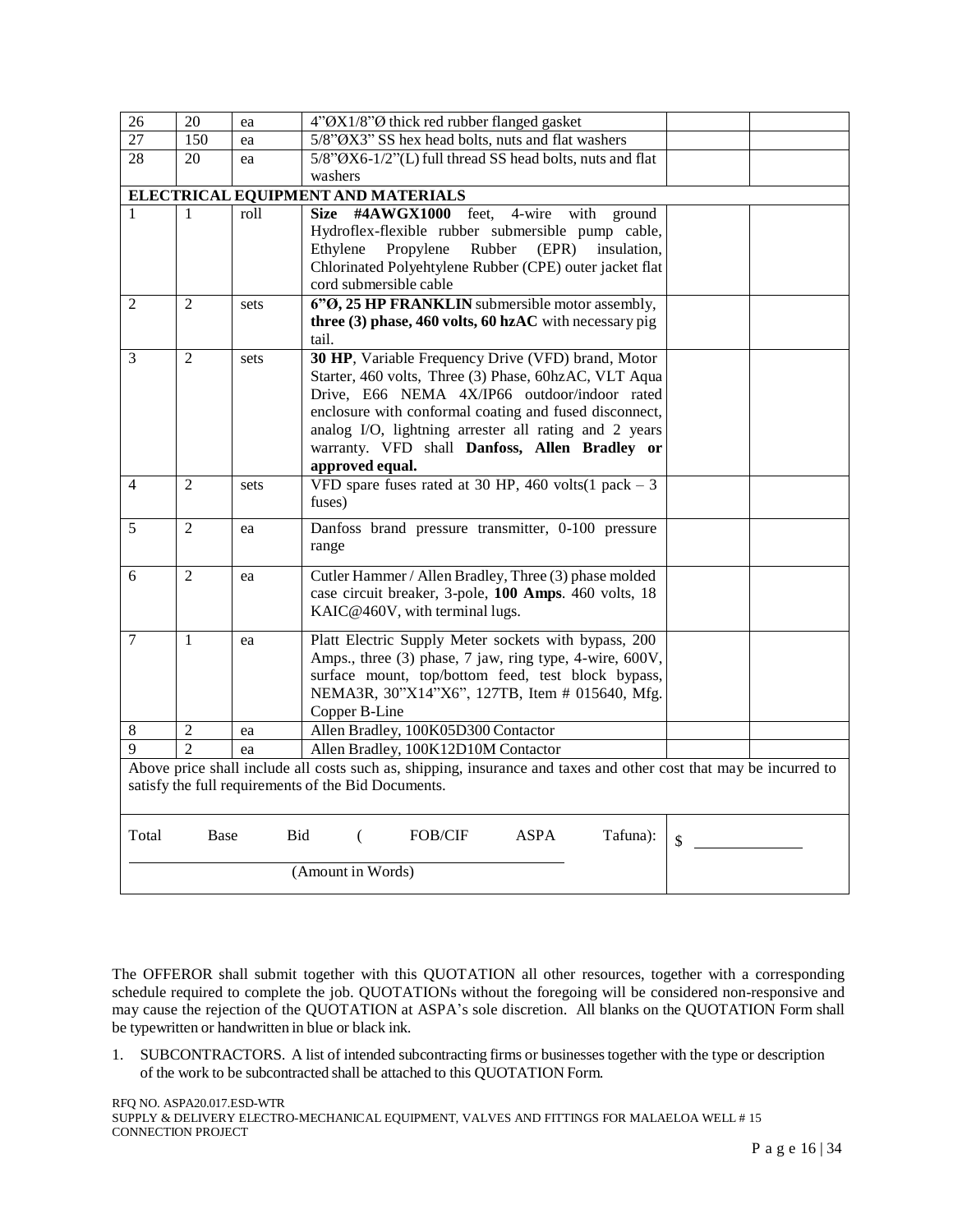IN WITNESS THEREOF, the undersigned has caused this instrument to be executed by its duly authorized officers on this <u>\_\_\_\_\_</u> day of OFFEROR: , 2020.

By:

Name: 2008. 2010. 2010. 2010. 2010. 2010. 2010. 2010. 2010. 2010. 2010. 2010. 2010. 2010. 2010. 2010. 2010. 20<br>2010. 2010. 2010. 2010. 2010. 2010. 2010. 2010. 2010. 2010. 2010. 2010. 2010. 2010. 2010. 2010. 2010. 2010. 20

Title: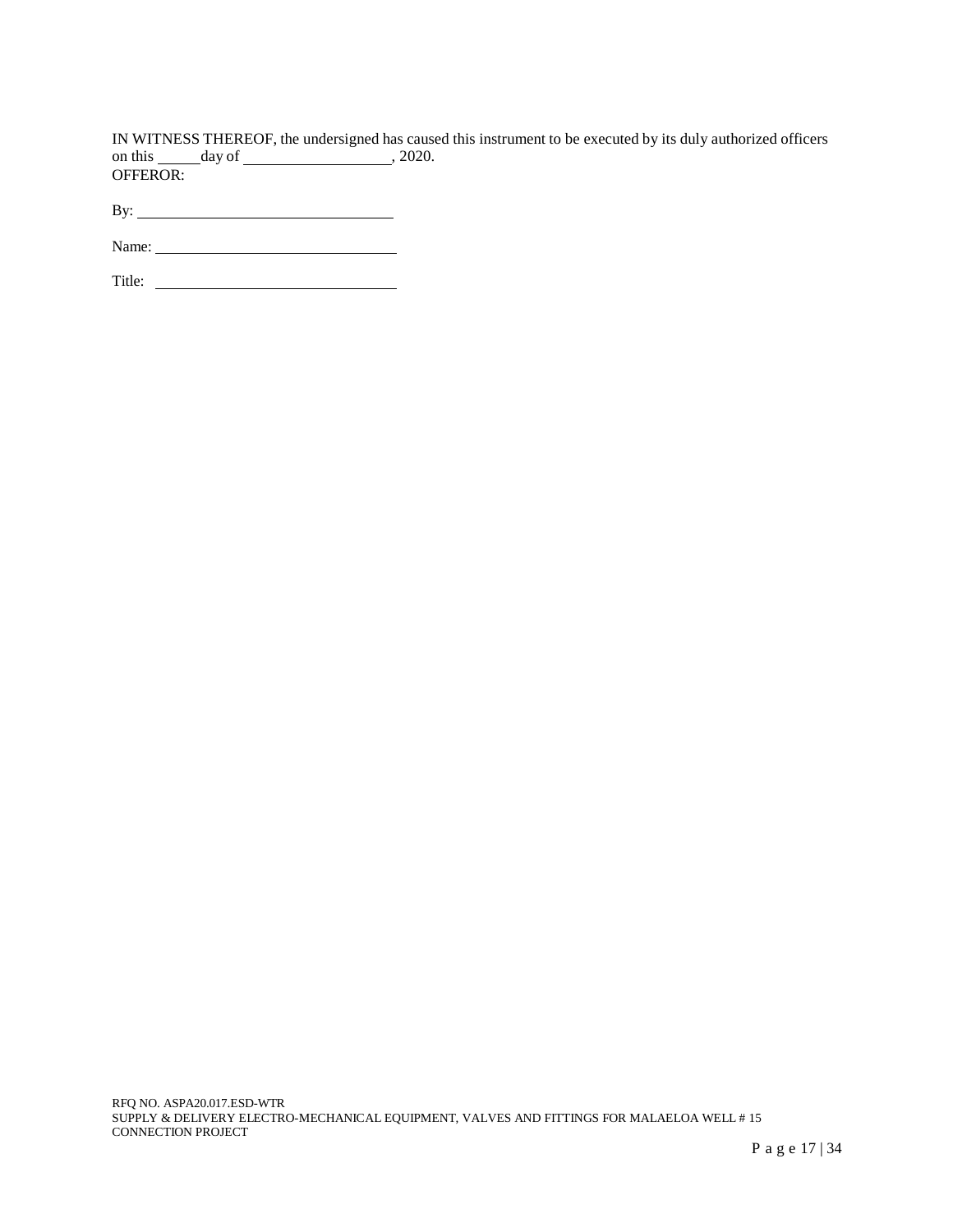## **ATTACHMENT C**

## **OFFEROR'S QUALIFICATIONS SHEET**

(Please Print or Type and Complete All Sections. An incomplete section will be considered non-responsive. Use additional sheets if necessary.)

| 1.         | Name of Offeror<br><u> 1989 - Andrea Stadt Britain, amerikansk politiker (</u>                                                                                                                                                                                                                                                                                                                                                                                                                                     |  |
|------------|--------------------------------------------------------------------------------------------------------------------------------------------------------------------------------------------------------------------------------------------------------------------------------------------------------------------------------------------------------------------------------------------------------------------------------------------------------------------------------------------------------------------|--|
| 2.         |                                                                                                                                                                                                                                                                                                                                                                                                                                                                                                                    |  |
| 3.         | Business Address/e-mail                                                                                                                                                                                                                                                                                                                                                                                                                                                                                            |  |
| 4.         | Telephone, Fax and Official Contact Person                                                                                                                                                                                                                                                                                                                                                                                                                                                                         |  |
| 5.         | Type of Business Structure (Please check)                                                                                                                                                                                                                                                                                                                                                                                                                                                                          |  |
|            | Partnership<br>Joint Venture<br>Corporation                                                                                                                                                                                                                                                                                                                                                                                                                                                                        |  |
|            | Proprietorship                                                                                                                                                                                                                                                                                                                                                                                                                                                                                                     |  |
|            | NOTE: Corporations must complete the recordation of their Articles of Incorporation, which is evidenced<br>by the Certificate of Incorporation issued by the Treasurer of the American Samoa Government. Copies of<br>partnership agreements and articles of incorporation should be submitted to the Revenue Branch along with<br>this application form and relevant documents. Aliens cannot operate sole ownership enterprises, and<br>partnerships with aliens are subject to review by the Immigration Board. |  |
| 6.         | Number of years the Offeror has been engaged in its current company business under the present firm name                                                                                                                                                                                                                                                                                                                                                                                                           |  |
| 7.         | Type of work generally performed by Offeror                                                                                                                                                                                                                                                                                                                                                                                                                                                                        |  |
|            |                                                                                                                                                                                                                                                                                                                                                                                                                                                                                                                    |  |
|            | 8. List all major projects of a similar nature for the supply of materials for Water Pipe Projects, which have been<br>completed by the Offeror within the last three years, the total dollar amount of each project and the owner/contact<br>person as a reference (attach additional sheets as necessary).                                                                                                                                                                                                       |  |
|            | Order Name<br><u> 1980 - Johann Barnett, fransk politik (</u>                                                                                                                                                                                                                                                                                                                                                                                                                                                      |  |
|            | Date Completed Total Order Cost \$                                                                                                                                                                                                                                                                                                                                                                                                                                                                                 |  |
|            | Name of Owner<br><u> 1989 - Johann Stoff, Amerikaansk politiker (</u>                                                                                                                                                                                                                                                                                                                                                                                                                                              |  |
|            | Owner's phone number                                                                                                                                                                                                                                                                                                                                                                                                                                                                                               |  |
| $\epsilon$ | Order Name                                                                                                                                                                                                                                                                                                                                                                                                                                                                                                         |  |
|            | Total Order Cost \$<br>Date Completed                                                                                                                                                                                                                                                                                                                                                                                                                                                                              |  |
|            | Name of Owner                                                                                                                                                                                                                                                                                                                                                                                                                                                                                                      |  |
|            | Owner's phone number                                                                                                                                                                                                                                                                                                                                                                                                                                                                                               |  |

| RFO NO. ASPA20.017.ESD-WTR                                                                 |  |  |
|--------------------------------------------------------------------------------------------|--|--|
| SUPPLY & DELIVERY ELECTRO-MECHANICAL EQUIPMENT, VALVES AND FITTINGS FOR MALAELOA WELL # 15 |  |  |
| <b>CONNECTION PROJECT</b>                                                                  |  |  |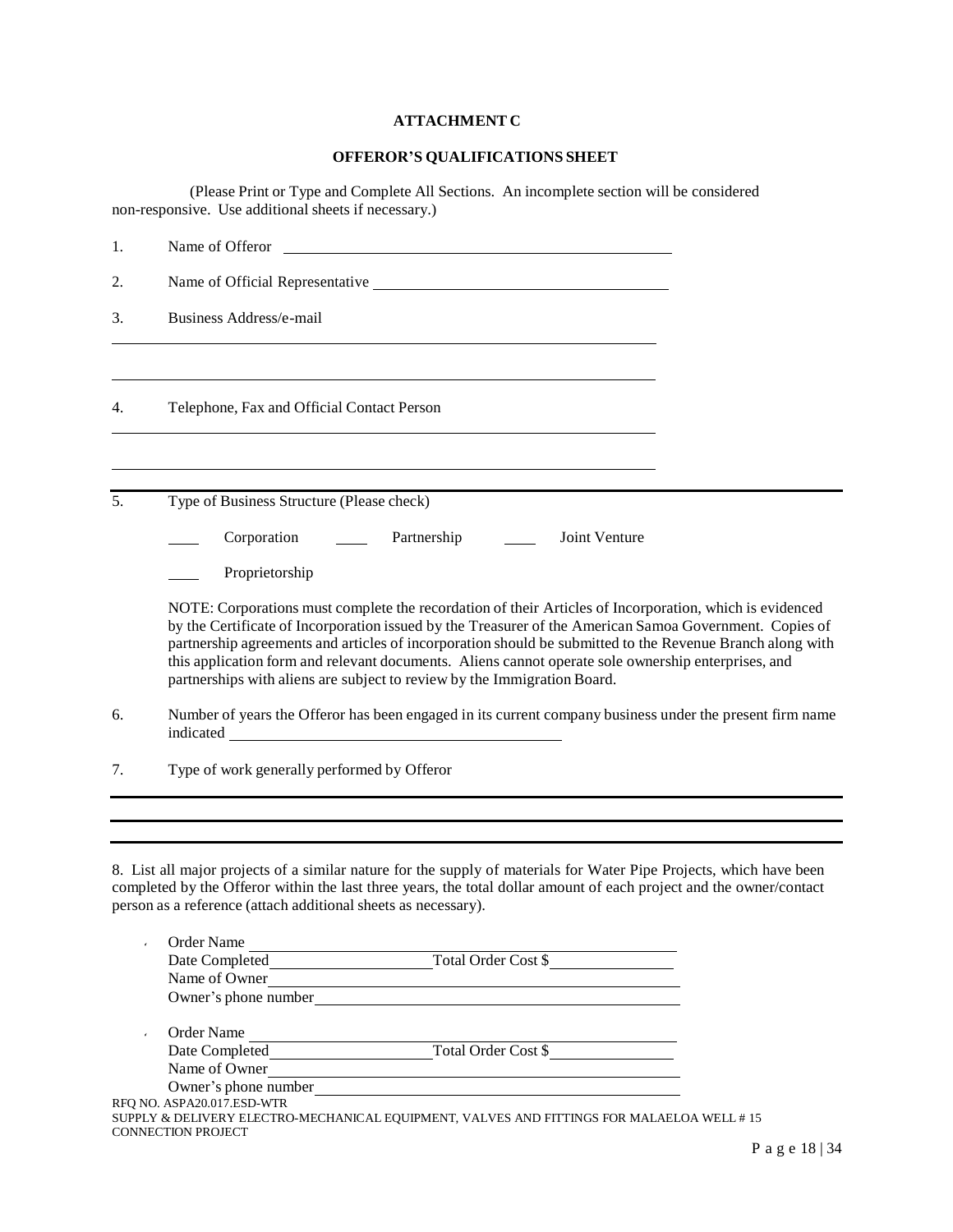| Order Name           |                     |
|----------------------|---------------------|
| Date Completed       | Total Order Cost \$ |
| Name of Owner        |                     |
| Owner's phone number |                     |

9. Have you ever sued or been sued by any Government Agency?

10. If so, name the agency and reasons thereof

11. If so, state case settlement, if settled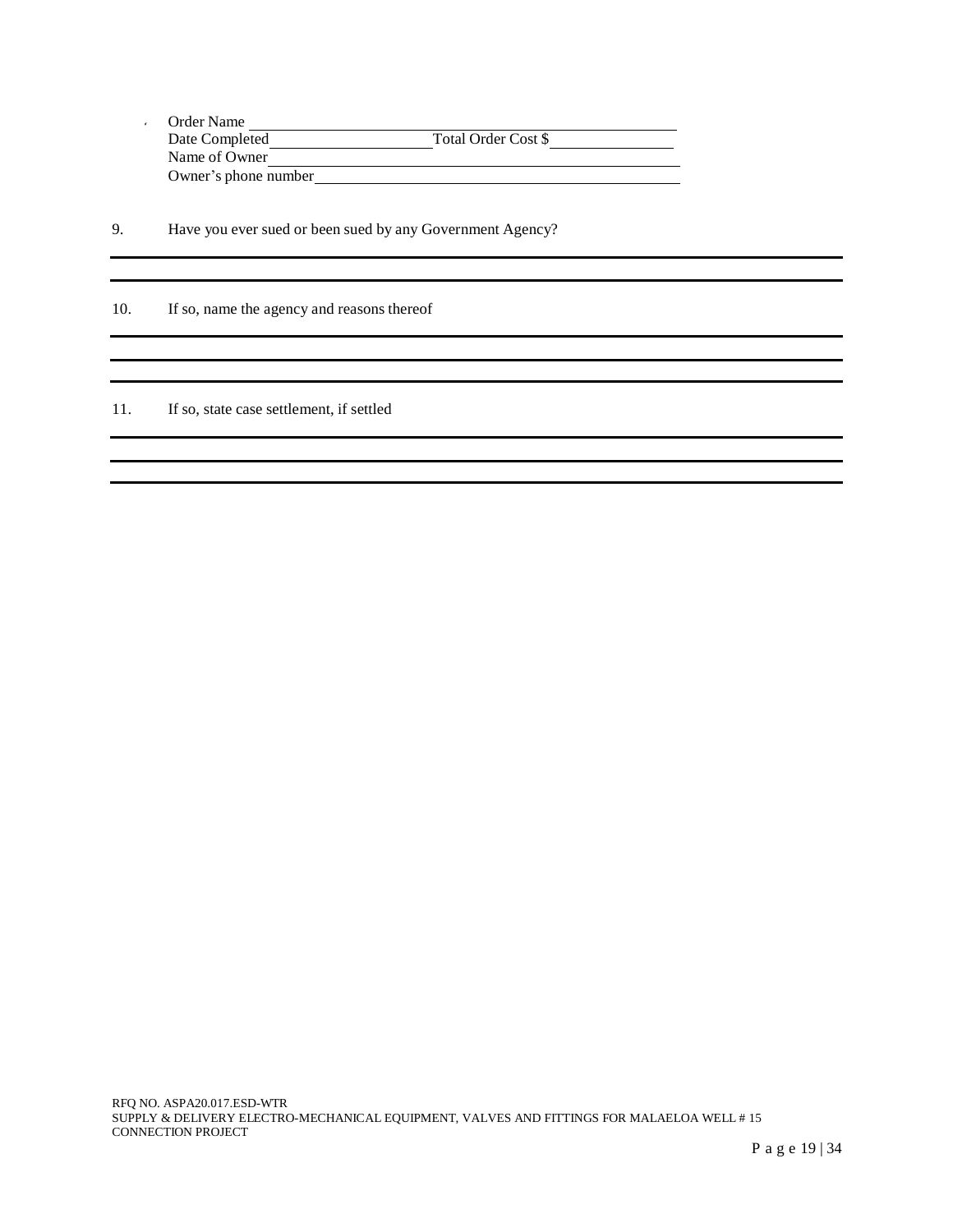### **ATTACHMENT D**

#### **DISCLOSURE STATEMENT**

|    |                                                                                                | This form must be completed by all Offerors and submitted with the QUOTATION.                                                             |                                                                   |  |
|----|------------------------------------------------------------------------------------------------|-------------------------------------------------------------------------------------------------------------------------------------------|-------------------------------------------------------------------|--|
|    |                                                                                                | I (Name of owner or partner- all partners must                                                                                            |                                                                   |  |
|    |                                                                                                | complete a form) of (Name of company), the Offeror that has (Name of company)                                                             |                                                                   |  |
|    | submitted the attached QUOTATION:                                                              |                                                                                                                                           |                                                                   |  |
|    |                                                                                                | (Complete one of the two following statements)                                                                                            |                                                                   |  |
| 1. |                                                                                                | I have no immediate relatives (parents, children or siblings) who are currently employed by the American<br>Samoa Power Authority (ASPA). |                                                                   |  |
|    |                                                                                                |                                                                                                                                           | (Signed)<br><u> 1989 - Johann Stoff, fransk politik (d. 1989)</u> |  |
|    |                                                                                                | (Title)                                                                                                                                   |                                                                   |  |
| 2. | I have immediate relatives (parents, children or siblings) who are currently employed by ASPA. |                                                                                                                                           |                                                                   |  |
|    |                                                                                                | Their names and positions in are as follows.                                                                                              |                                                                   |  |
|    | Name                                                                                           | Relationship to Offeror                                                                                                                   | Position in ASPA                                                  |  |
|    |                                                                                                |                                                                                                                                           |                                                                   |  |
|    |                                                                                                |                                                                                                                                           |                                                                   |  |
|    |                                                                                                |                                                                                                                                           |                                                                   |  |
|    |                                                                                                |                                                                                                                                           |                                                                   |  |
|    | (Signed)                                                                                       | (Title)                                                                                                                                   |                                                                   |  |

Note: It is not against ASPA procurement rules for the relatives of ASPA employees to Quotation on and receive government contracts provided they disclose such relationships at the time of Quotation submission.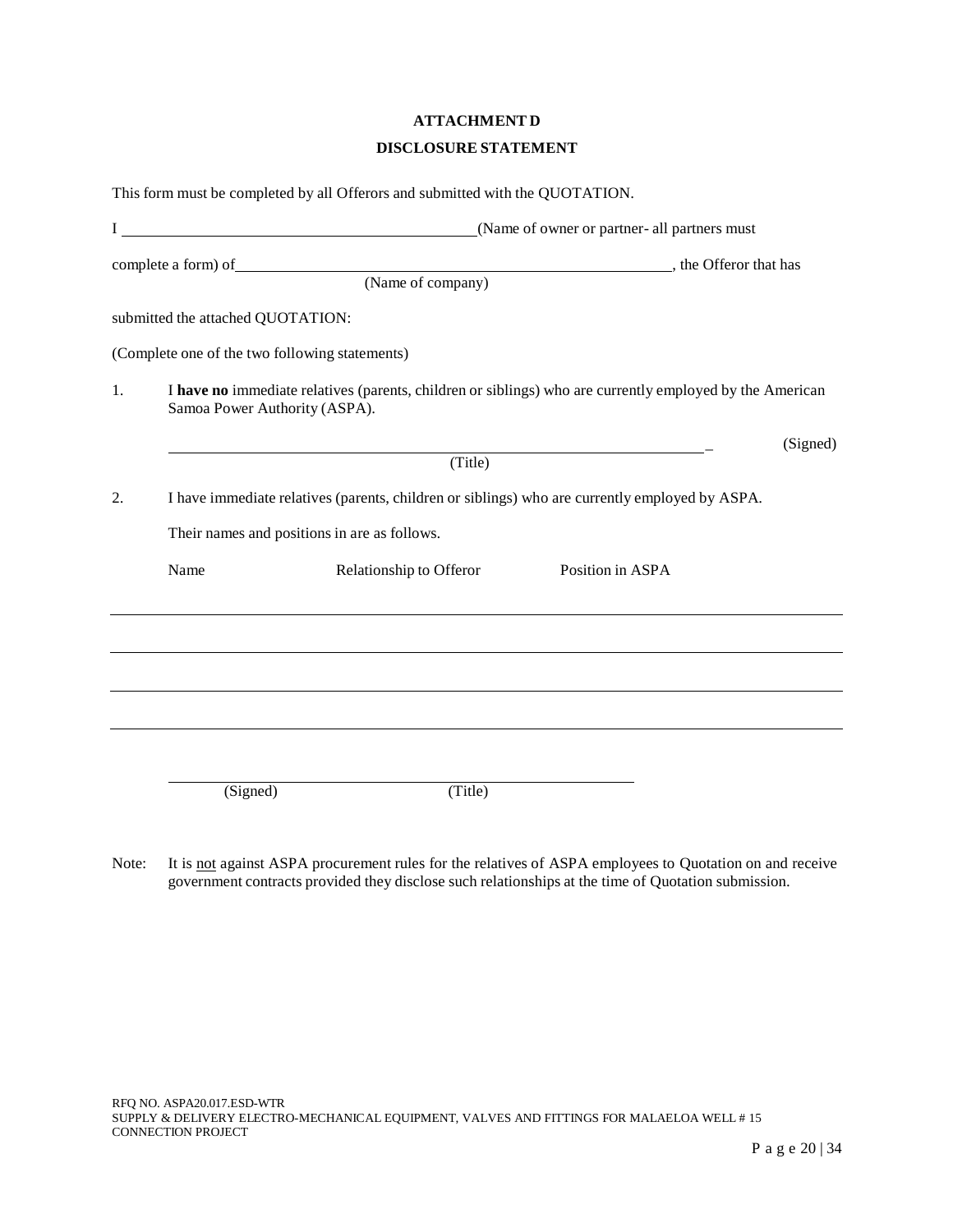#### **ATTACHMENT E**

#### **NON-COLLUSION AFFIDAVIT OF PRIME OFFEROR**

being first duly sworn deposes and says that:

| He/She is                   | (Owner, Partner,                            |
|-----------------------------|---------------------------------------------|
| Representative or Agent) of | the Offeror that has submitted the attached |
| Quotation.                  |                                             |

2. He is fully informed regarding the preparation and contents of the attached Quotation and of all pertinent circumstances regarding such Quotation.

3. Such Quotation is genuine and is not a collusive or false Quotation.

4. Neither the said Offeror nor any of its officers, partners, owner, agents, representatives, employees or parties in interest, including this affiant, has in any way colluded, conspired, connived or agreed, directly or indirectly with any other Offeror, firm or person to submit a collusive or false Quotation in connection with the Contract for which the attached Quotation has been submitted or to refrain from Quoting in connection with such Contract, or has in any manner, directly or indirectly, sought by agreement or collusion or communication or conference with any other Offeror, or to secure through any collusion, conspiracy, connivance or unlawful agreement any advantage against American Samoa Power Authority or any person interested in the proposed Contract; and

5. The price or prices Quotation in the attached Quotation are fair and proper, and are not tainted by any collusion, conspiracy, connivance or unlawful agreement on the part of the Offeror or any of its agent's representatives, owners, employees, or parties in interest, including this affiant.

(Signed)

(Title)

Subscribed and sworn to before me

This day of , 2020

(Signed) (Title)

My Commission expires: 3.20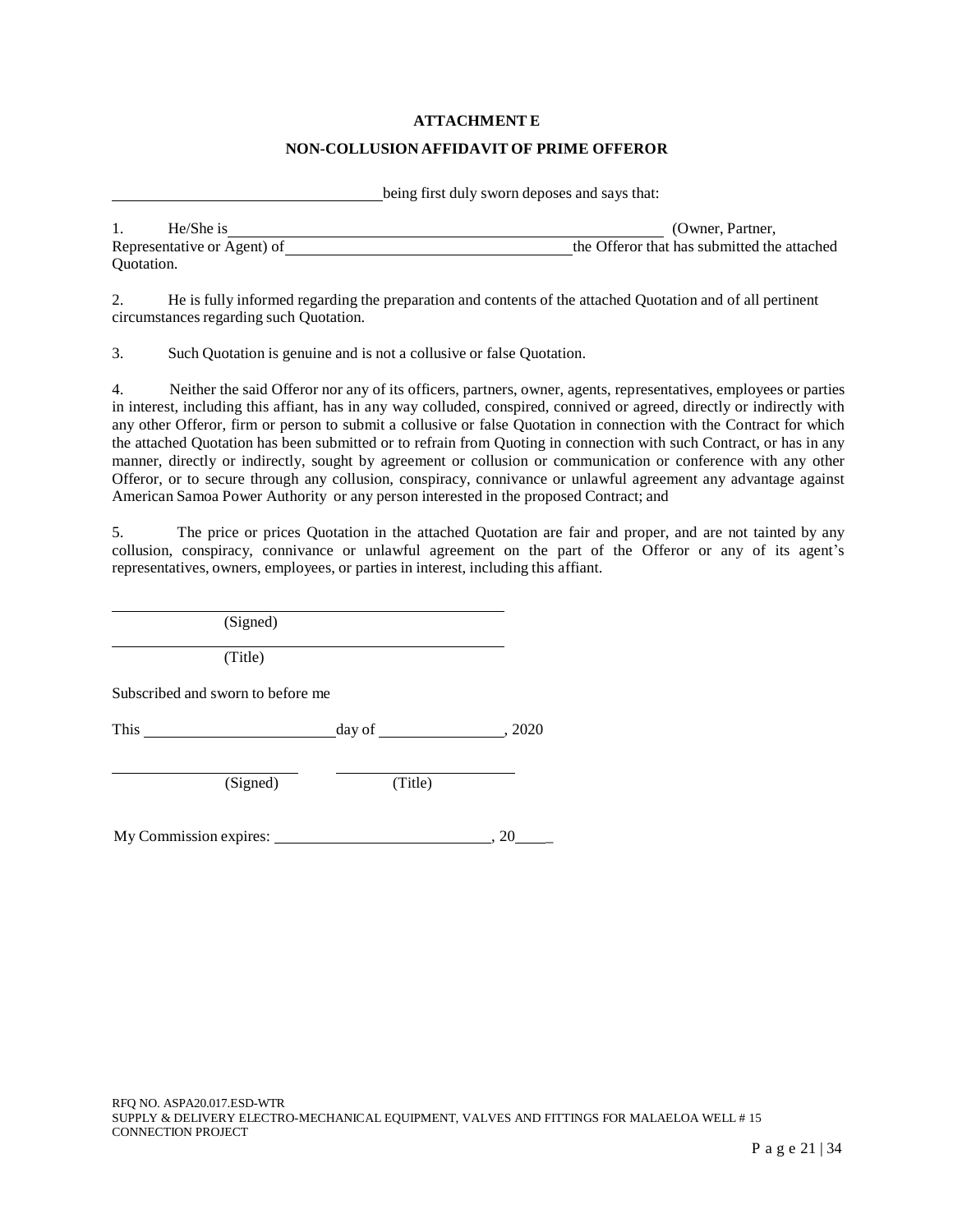### **ATTACHMENT F**

## **MATERIALS AND EQUIPMENT SPECIFICATION**

## **SUBMERSIBLE PUMP**

**OPERATING REQUIREMENTS** - The pumps shall meet the following operating requirements: The submersible pump shall be Franklin or ASPA approved equal.

| <b>Item</b>    | <b>DESCRIPTION</b>                            | <b>Well #15</b>  |
|----------------|-----------------------------------------------|------------------|
|                | Number of Units                               | 2                |
| $\overline{2}$ | Capacity/Design Flow, GPM                     | 250              |
| $\overline{3}$ | Total Dynamic Head, feet                      | 270              |
| $\overline{4}$ | Minimum pump efficiency @ Design Head, %      | 75               |
| $\overline{7}$ | <b>RPM</b>                                    | 3450             |
| 8              | Maximum diameter of pump bowl including cable |                  |
|                | guard, inches                                 | 6                |
| 9              | Submersible Grundfos/Franklin Pump Model or   | 230S250-7        |
|                | approved equal, 6"Ø                           |                  |
| 10             | Submersible Motor Horsepower Rating,<br>HP /  | 25/6"            |
|                | DIA.                                          |                  |
| 11             | Submersible Motor Voltage Rating, Volts       | 460              |
| 12             | Phase / Hertz                                 | Three $(3) / 60$ |
| 13             | Variable Frequency Drive (VFD) Motor Control  |                  |
|                | Rating, HP                                    | 30               |
| 14             | <b>Voltage Rating, Volts</b>                  | 460              |
| 15             |                                               |                  |
|                | Phase / Hertz                                 | Three(3) $/60$   |

## **PUMP CONSTRUCTION**

Pump Element - The submersible impellers shall be of the semi-open or enclosed type, constructed of 304 stainless steel fully welded impellers and diffusers with split cone taper lock collets and diffusers to resist corrosion, PTFE floating wear ring, ceramic bearing journal and Nitrile rubber fluted bearing. Maximum operating temperature -  $140 \degree F / 60 \degree C$ . The pump shaft shall be of type 431 stainless steel. Franklin or ASPA approved equal.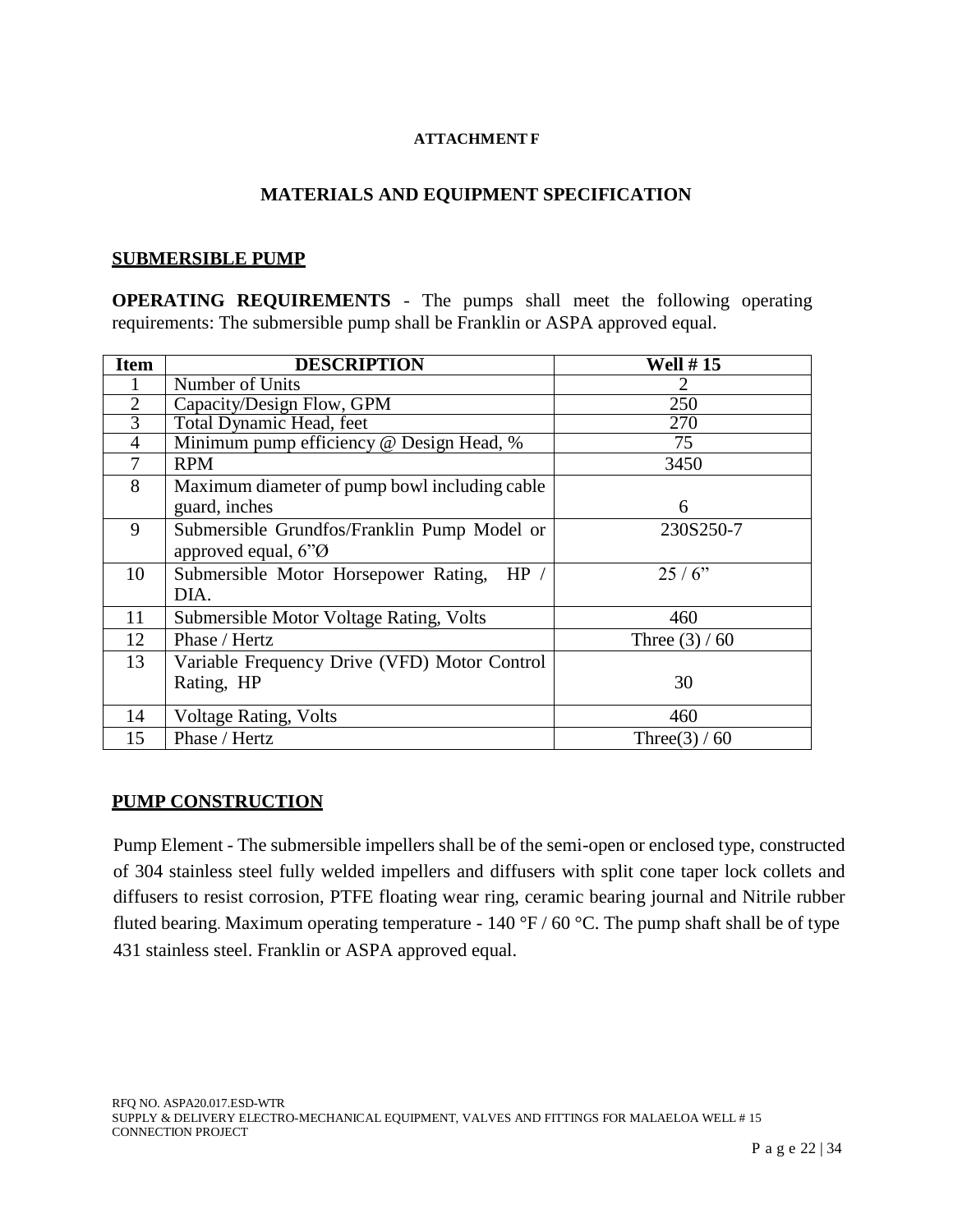# **UPVC COLUMN / DROP PIPES SPECIFICATION**

# **1.0 SCOPE**

The Polyvinyl Chloride (PVC) drop pipe for potable water submersible pumps shall be **PVC1120, SCH80, CODE H, Johnson Screens® ASTM-D1785, NSF61** threaded mechanical jointing system, corrosion free and inert to chemicals. The drop pipe to be supplied shall be  $4\degree\cancel{0}$  X 20 feet in nominal pipe size.

## **2.0 REFERENCE DOCUMENTS**

- **ASTM D1784**  Standard Specification for Rigid PVC Compounds and Chlorinated PVC Compounds.
- **ASTM D 1785** Standard Specification for Poly (Vinyl Chloride) (PVC) Plastic Pipe, Schedule 40, 80 and 120.
- **ASTM D28**37 Standard Test Method for Obtaining Hydrostatic design Basis for Thermoplastic Pipe materials.
- NSF International: **NSF 61** – Drinking Water system Components – Health Effects

## **3.0 REQUIREMENTS**

- 3.1 **Materials**: Pipe and couplings shall be made from unplastisized PVC compounds having a minimum cell classification of 12454, as defined in ASTM D1784. The compound shall qualify for a Hydrostatic Design Basis (HDB) of 4,000 PSI for water @ 73.4ºF, in accordance with the requirements of ASTM D2837.
- 3.2 **Approvals**: PVC drop pipe shall be certified NSF 61 standard for potable drinking water.
- 3.3 **Physical Requirements**: Standard pipe laying length of 20 or 10 feet long heavy duty threaded joints.
- 3.4 **Performance**: All pipe supplied shall meet the performance requirements of ASTM D1785 for schedule 80 pipe.
- 3.5 **Joints**: Pipe shall be joined using a threaded Female X Female precisionmachined NPT thread to provide continuous restraint with evenly distributed loading. The joining system shall incorporate elastomeric sealing gaskets which are designed to provide a watertight seal.
- 3.6 **Adapters**: Drop pipe shall be joined to pumps, check valves, pitt less adapters as provided by the same manufacturer.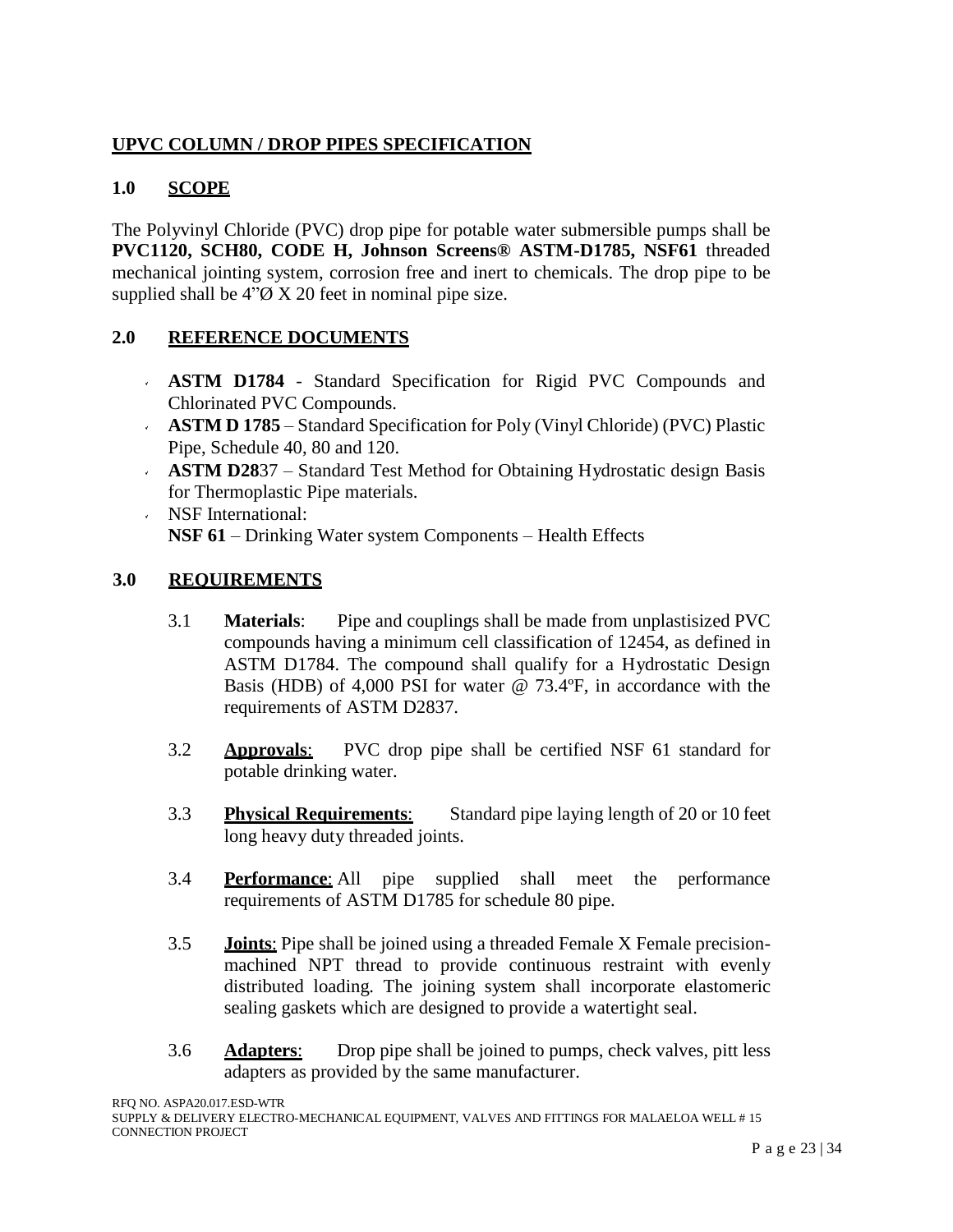- 3.7 **Markings**: Drop pipe shall be legibly and permanently marked in ink with the following information:
	- Manufacturer and Trade Name
	- Nominal Size and Schedule Rating
	- Manufacturing Date Code
	- $\cdot$  NSF 61

The PVC column/riser pipes shall be schedule 80 pipes for potable water (NSF Standard 61). Each column/riser pipes shall be furnished in 3.0 meters (10 ft) or 6.0 meters (20 ft) maximum length whichever available and shall be connected with heavy duty stainless steel threaded couplings.

# **SUBMERSIBLE PUMP CHECK VALVE**

The 4"Ø submersible pump check valve Series 80 DI/SS VFD shall be constructed with ductile iron body, unleaded body NSF certified 372, corrosion resistant internal components, stainless steel valve guide, ductile iron follower, Buna nitrile FDA approved elastomer disc and 316 stainless steel spring. The pump check valve shall be a threaded type connection manufactured by Flomatic Valves or ASPA approved equal.

## **SUBMERSIBLE MOTOR 6-INCH & 8-INCH WATER WELL**

## **1.0 General**

Submersible motors shall be of a heavy duty design stainless steel construction with no ferrous metals in design. The submersible motors must conform to the latest applicable NEMA MG1, Motors & Generators for physical dimensions, ANSI/NFPA 70, USA National Electric Code, ANSI/UL 778 Motor Operated Water Pumps and ANSI/NSF 61 Drinking Water Systems Components standards.

## **2.0 Motor Load Design Point:**

**2.1** Service Factor Selection: The pump HP requirement must not exceed the motor Service Factor output rating when running at a minimum of 3450 RPM and 60Hz.

## **3.0 Nameplate Minimum Information:**

- **3.1** Manufacturer's name, model number and origin of manufacture must be indicated on the nameplate.
- **3.2** Motor full load rating must be indicated on the nameplate.
- **3.3** Motor full load RPM must be ≥3450 RPM at 60Hz for 6-inch motors and this must be indicated on the nameplate.
- **3.4** Motor Service Factor must be indicated on the nameplate.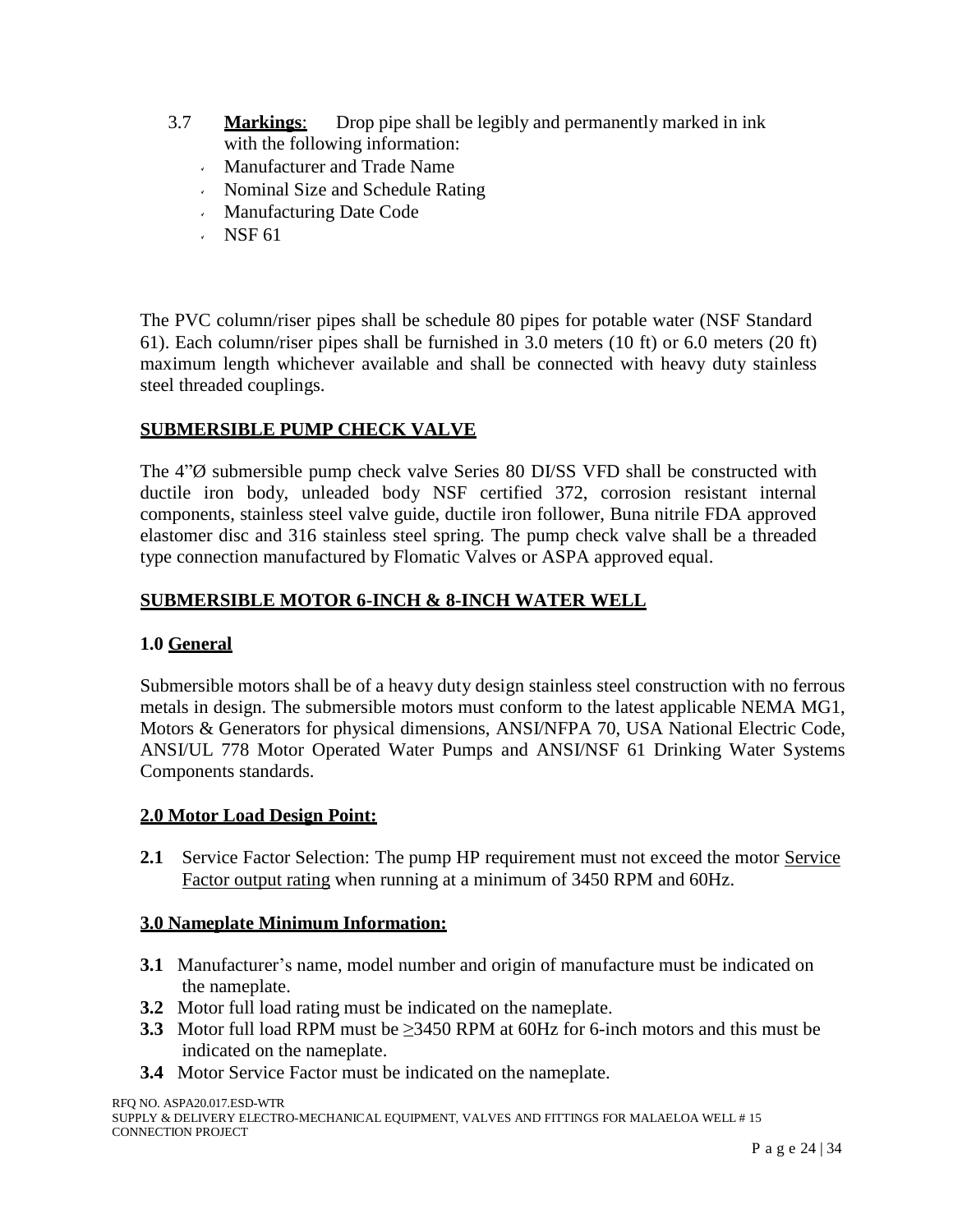- **3.5** Motor maximum Service Factor amps must be indicated on the nameplate.
- **3.4** A maximum ambient of ≥30°C with a minimum cooling flow requirement of 0.5 ft/sec (16 cm/sec) is required and this must be indicated on the nameplate.
- **3.5** The stator must be designed for a UL thermal insulation of Class F or higher and this must be indicated on the nameplate.
- **3.6** The nameplate must be permanently placed on the motor.

# **4.0 Physical Construction**

- **4.1** The motor must be capable of operating at  $\pm 10\%$  of the nameplate voltage rating.
- **4.2** The motors must have a hermetically sealed stator area with solid resin encapsulation of the winding and winding area.
- **4.3** The motor shaft shall be splined per NEMA for mating with the motor/pump coupling.
- **4.4** The motor must be of a double flange design on all motors ≥47kg (100 lbs).
- **4.5** The motor must have a lead connection that will allow it to be easily replaced in the field.
- **4.6** The internal motor cooling and lubricating solution (fill solution) shall be factory installed and designed to remain in the motor for the life of the motor.
- **4.7** The internal fill solution shall require no service after shipment from the motor manufacturer's factory prior to installation.
- **4.8** There must be a spring assisted rubber diaphragm pressure compensation system that is suitable for  $>$  500 PSI.
- **4.9** The internal of the motor shall be sealed from the exterior environment with a positive sealing one-way check valve and a rotating mechanical shaft seal. All other opening shall be positively sealed with a compressed rubber or threaded mechanical seal.
- **4.10** The internal fill solution shall be a water and/or FDA approved propylene glycol based solution – NO OIL BASED FILL SOLUTIONS ARE ACCEPTABLE.
- **4.11** The thrust bearings shall be Kingsbury type with a carbon thrust disk and stainless steel leveling pads.
- **4.12** The radial bearings shall be carbon sleeves with steel shaft journals.
- **4.13** The shaft seal shall be a mechanical rotating seal with silicon carbide seal faces.
- **4.14** The motor must have an internal heat sensor in direct contact with the winding that can communicate an over heat motor condition with above ground equipment through the power cables. The heat sensor shall not require any additional wiring from the motor to the control panel to communicate the overheat condition.
- **4.15**The motor must have been energized and run tested by the manufacturer prior to shipment for verification that the motor meets both the requirements of the bid and the information the manufacturer or its representative provided to the bidder and system designers.
- **4.16**Submergence test must be conducted by the manufacturer prior to shipment to confirm the motor and its lead are suitable for underwater installation. This submergence test must be conducted at ≥500 PSI.

## **5.0 Motor Efficiency:**

**5.1.1** 11– 45 kW (15-60 Hp) 3-Phase of 81% minimum. **5.1** 6-inch motors must have a Full Load efficiency of: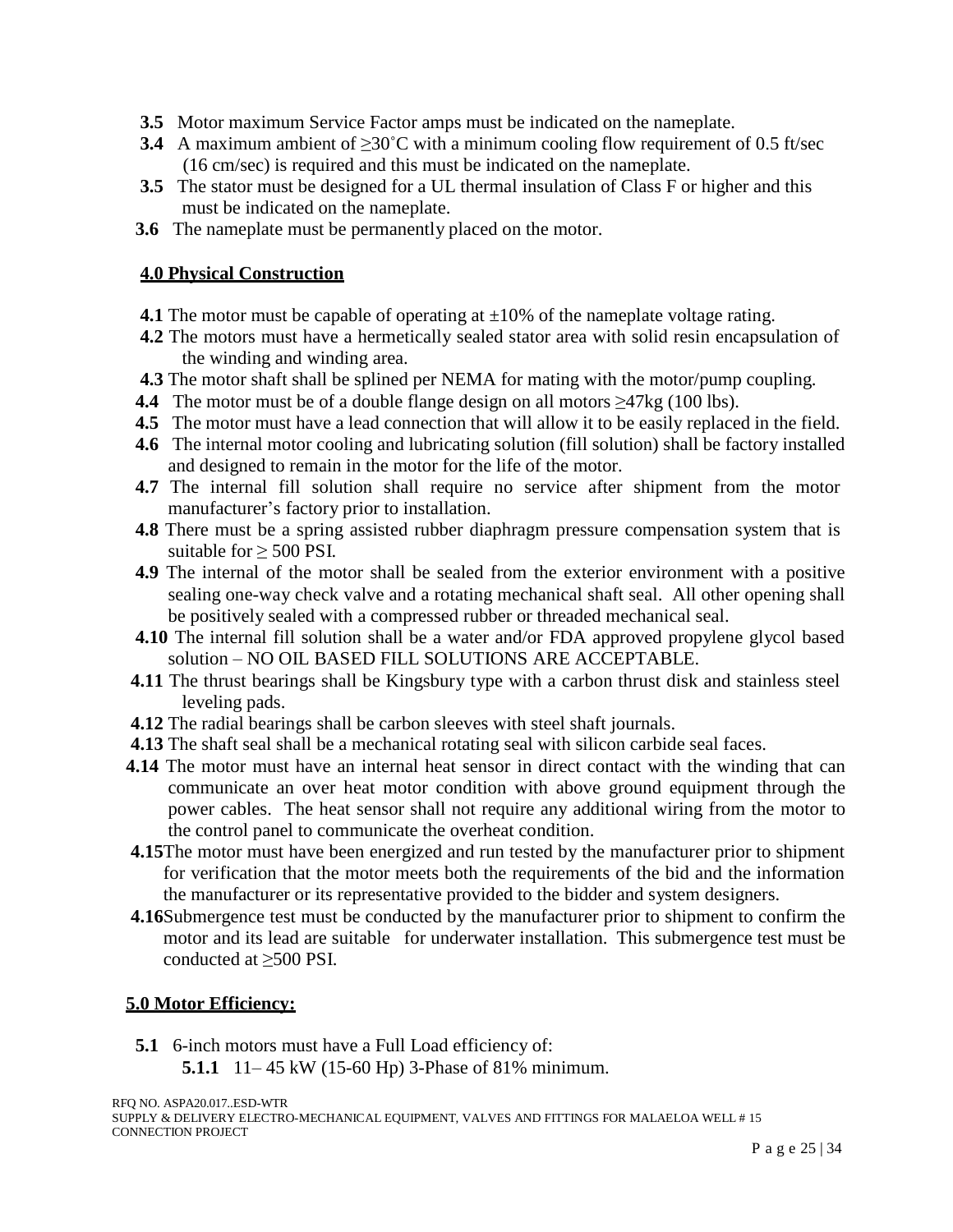# **MJK ELECTRO-MAGNETIC MAG METER**

## **SYSTEM DESCRIPTION**

Sensors, signal processors, displays, hardware and wiring to produce flow indication, flow totals, data logging, flow trend lines, SCADA system communications, control I/O and alarm data along with transmitting a linear signal proportional to the current flow rate in the closed pipe location indicated in the plans.

The electromagnetic flow measurement system shall consist of a Flow Sensor which uses Faradays law of electromagnetic induction along with a microprocessor based Flow Converter and Display.

The flow meter shall have built in self-diagnostics, technician service functions and be suitable for use with the manufacturer's system certifying kit to confirm meter's sensor functions, accuracy of electronics including a calibration check of electronics at a zero flow and a mid-range flow rates, and for confirming all components meet factory specifications for accuracy and feature operation.

## **FLOW SENSOR**

Construction: The sensor shall be produced from 304 stainless steel pipe, coils, 316L stainless steel electrodes and a hard rubber liner, soft rubber liner, or PTFE liner as required for compatibility with the media. The sensor shall have a 304 stainless steel outer jacket, carbon steel ANSI 150 psi ANSI Class D or ANSI Class E flanges. Carbon steel flanges shall be protected with two part epoxy coating for corrosion resistance.

Installation: A minimum of 3 pipe diameters up stream and 2 pipe diameters down stream of straight smooth pipe are recommended. (Consult Factory for any variations.)

- a. Flow Sensor Operating Temperature shall be: Media Temperature -25ºC to 110ºC (- 13°F to  $+230$ °F), Ambient Temperature -30°C to 80°C (-22°F to  $+176$ °F).
- b. Flow Sensor Sizing shall conform to the manufacturer's sizing recommendations for the expected flow rates per the table below: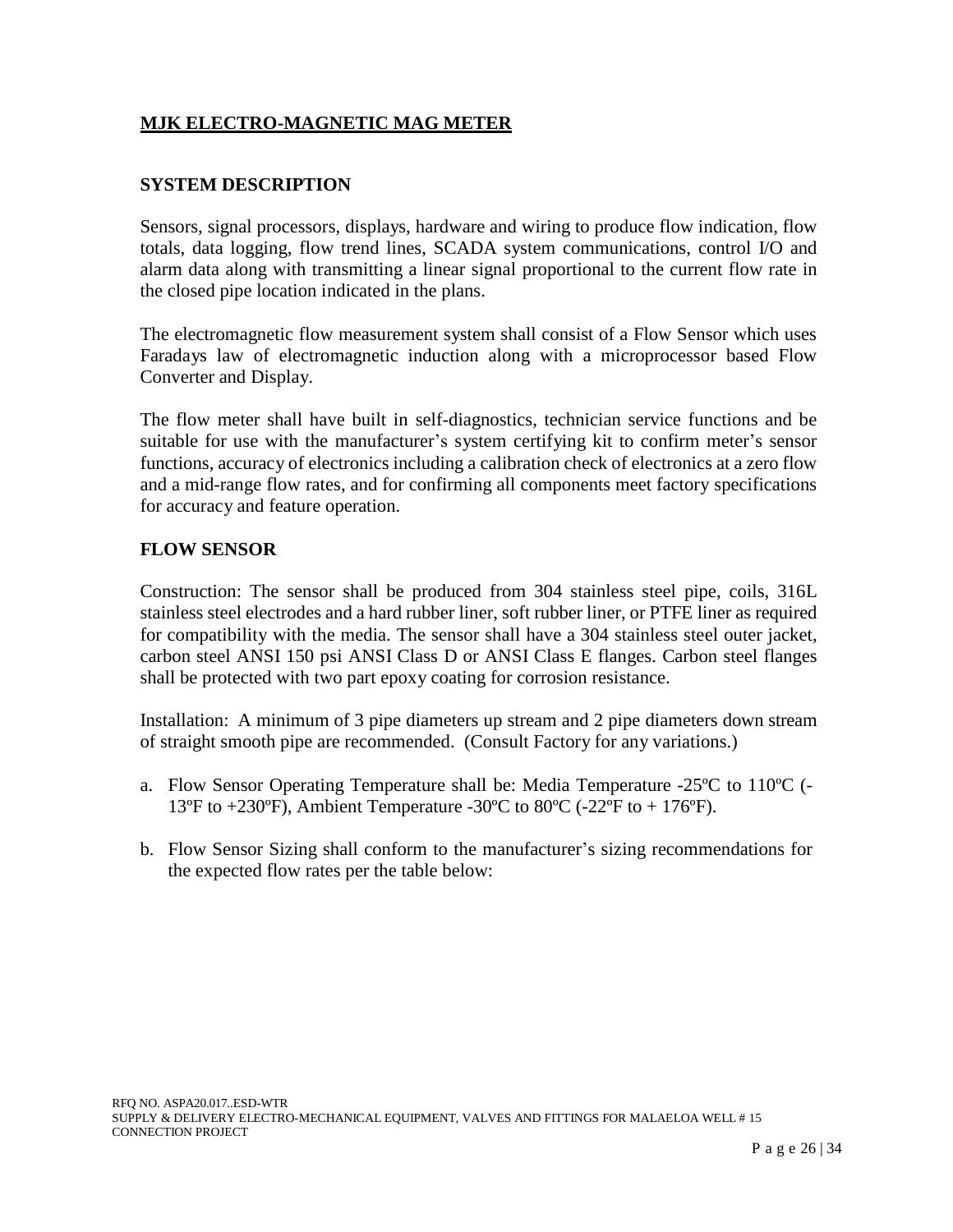#### Flow Sensor Sizing

| Min and max flow: |           |                |             |              |          |                                          |              |          |
|-------------------|-----------|----------------|-------------|--------------|----------|------------------------------------------|--------------|----------|
| Sza               | Qmin:     | Qmax:          | Size:       | <b>Qmint</b> | Qmax:    | Sizo:                                    | <b>Qmin:</b> | Qmax:    |
|                   | $0.6$ fts | $30$ $\hbar$ s |             | $0.6$ fts    | $30$ fts |                                          | $0.6$ fts    | $30$ fts |
|                   | (gom)     | [gom]          |             | (gom)        | (gom)    |                                          | (gom)        | (gom)    |
|                   |           |                | ₩.          | 0.995        | 49.76    | 215                                      | 10.52        | 523.0    |
|                   |           |                | $1^{\circ}$ | 1.550        | 77.82    | з                                        | 15.03        | 706.0    |
|                   |           |                | 116         | 2.540        | 127.4    | 4"                                       | 24.87        | 1246     |
| 16*               | 0.001     | 4.45           | 115         | 3,984        | 100.7    | 5                                        | 38.02        | 1946     |
| $16$              | 0.550     | 28.0           | $2^{\circ}$ | 6.226        | 310.7    | 67                                       | 55.OI        | 2800     |
| Min and max flow: |           |                |             |              |          |                                          |              |          |
| Size:             | Qmin:     | Omax:          | Sizo:       | Omin:        | Qmax:    | Size:                                    | Omin:        | Omax:    |
|                   | $0.6$ fts | 30 fts         |             | $0.6$ far    | 30 far   |                                          | $0.6$ far    | 30 fas   |
|                   | (gpm)     | (gpm)          |             | (gpm)        | (gpm)    |                                          | kapm)        | kapm)    |
| $8^{\bullet}$     | 09.50     | 4070           | 18          | 506.3        | 25210    | 36.                                      | 2017         | 100800   |
| $10^{\circ}$      | 155.4     | 7780           | 20°         | 620.8        | 31120    | 40"                                      | 2407         | 124500   |
| 12"               | 224.1     | 11206          | 24"         | 000.1        | 44010    | 48*                                      | 3684         | 170300   |
| 14"               | 305.1     | 15258          | 28          | 1220         | 74920    | 20mA output is factory preset<br>to Omax |              |          |
| 16"               | 308.5     | 19919          | 32          | 1504         | 70620    |                                          |              |          |

- c. Flow Sensor shall be capable of being installed for permanent burial or submergence up to 30 ft. (IP 68/NEMA 6P) using manufacturer's submergence and waterproofing kits. Flow sensor shall be capable of temporary (30 minutes) submergence up to 3 ft. (IP 67) without a submergence kit.
- d. Flow Sensor shall be full bore internal diameter throughout to reduce liner erosion and reduce turbulence at high flow ranges.
- e. Flow Sensor shall be factory calibrated and wet tested to deliver  $\pm 0.25\%$  reading accuracy for sizes from  $\frac{1}{4}$  inch up to 12 inch diameters, and  $\pm 0.5\%$  reading accuracy up from 14 inch to 20 inch diameters,  $\pm 1\%$  reading accuracy from 24 inch to 40 inch diameters, and  $\pm 2\%$  reading accuracy in sizes above 40 inches diameter. Accuracies will be NIST Traceable.
- f. Flow Sensor shall be delivered with a calibration certificate for verification of performance.
- g. The Flow Sensor shall have calibration and flow set up data marked on the sensor.
- h. No tools or instruments shall be required to enter or confirm calibration data during set-up.
- i. The Flow Sensor shall have no electronic components except the electrodes and coils.
- j. Flow Sensor shall be capable of operating in 100% humidity on a permanent basis with manufacturer's recommended gel potting.
- k. Flow sensor shall be capable of being mounted in at angles up to 45º from vertical around the centre axis of a horizontal pipe.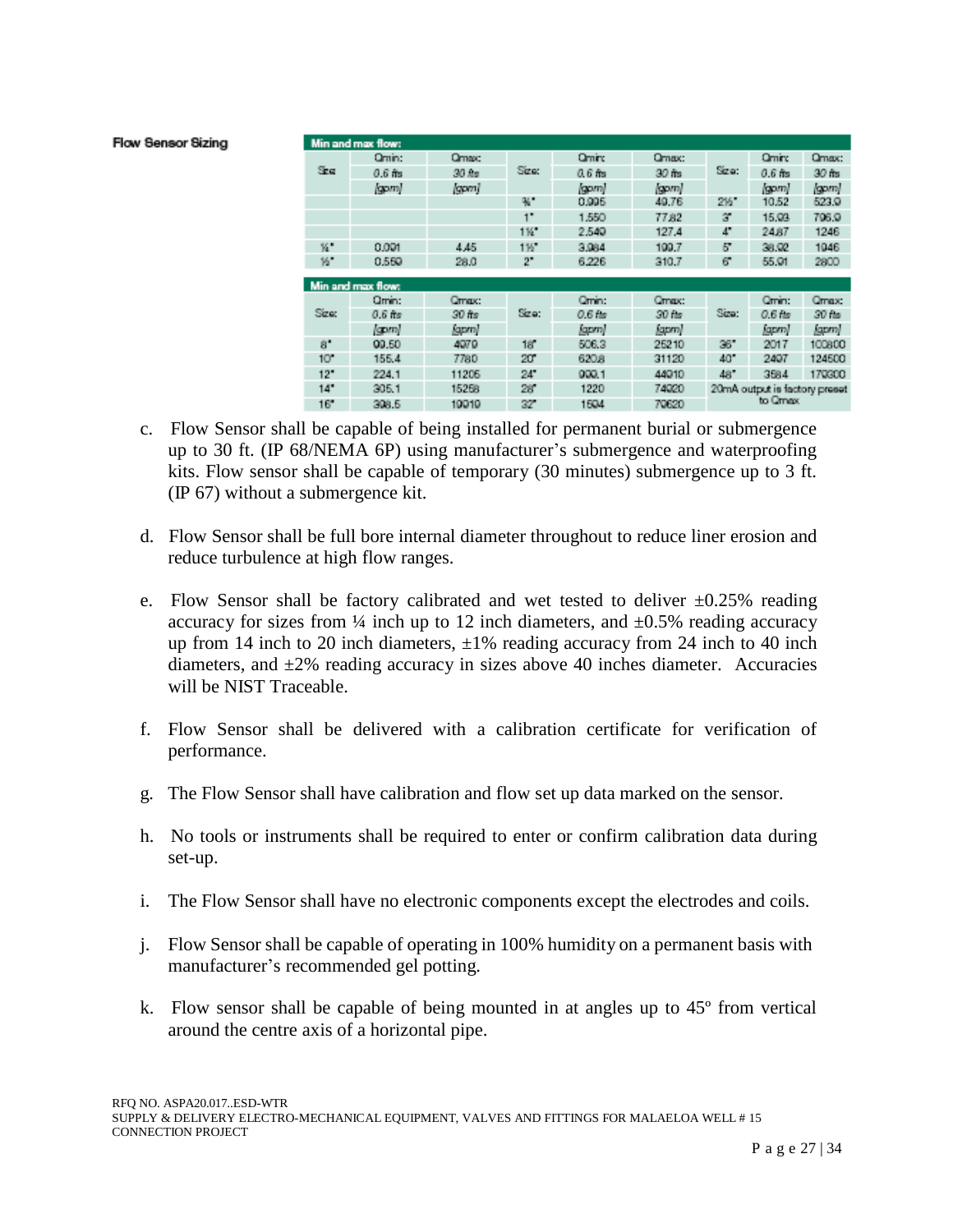- l. Flow Sensor shall be capable of being installed in any direction without regard to flow direction.
- m. The Flow Sensors 316L electrodes shall be lobed so as to create a scouring effect with flow through the tube.
- n. The Flow Sensor shall also include a grounding electrode to eliminate the need for grounding rings in wastewater applications (except when using non-conducting pipe).

# **FLOW CONVERTER**

- a. Flow Converter shall have an enclosure rating of IP 67 (NEMA 6).
- b. Flow Converter shall have a measurement accuracy of  $\pm 0.1\%$ .
- c. Flow Converter shall energize and detect signals generated at the flow Sensor electrodes and self-adjust frequency and amplitude to maximize accuracy across a wide range of flow velocities.
- d. Flow Converter shall include program for periodic self-cleaning off the Flow Sensor electrodes using cyclic reverse polarization systems to prevent material attachment and to detach plated materials.
- e. Flow Converter shall be capable of measuring fluid velocities in low 0 to 0.2m/S (0.6ft/sec.) and up to a maximum velocity up to 10m/s (30ft/sec).
- f. Maximum accuracies shall be achieved from 2% of the flow sensors maximum flow rate up through the sensors maximum flow rate.
- g. Flow Converter shall be a flow rate transmitter with a fully scaleable 4-20mA output proportional to all or part of the full-scale flow rate and capable of transmitting with a maximum line load of 800 Ω.
- h. The Flow Converter shall be capable of transmitting a 4-20mA output proportional to the flow in either direction, or 4-20 mA proportional to flow in both directions, selectable after installation.
- i. Flow Converter shall have one voltage free electromechanical relay rated for a maximum of 50VDC at 1 Amp one voltage free relay rated for 50VAC/VDC 120mA max. Both relays are programmable for totalizer counter output, batch counters, high/low flow alarm, system error, empty pipe alarm, and flow direction indication.
- j. The Flow Converter shall accept one external digital input rated at a maximum of 30VDC with a signal less than 5VDC registered as  $= 0$  and a signal greater than 10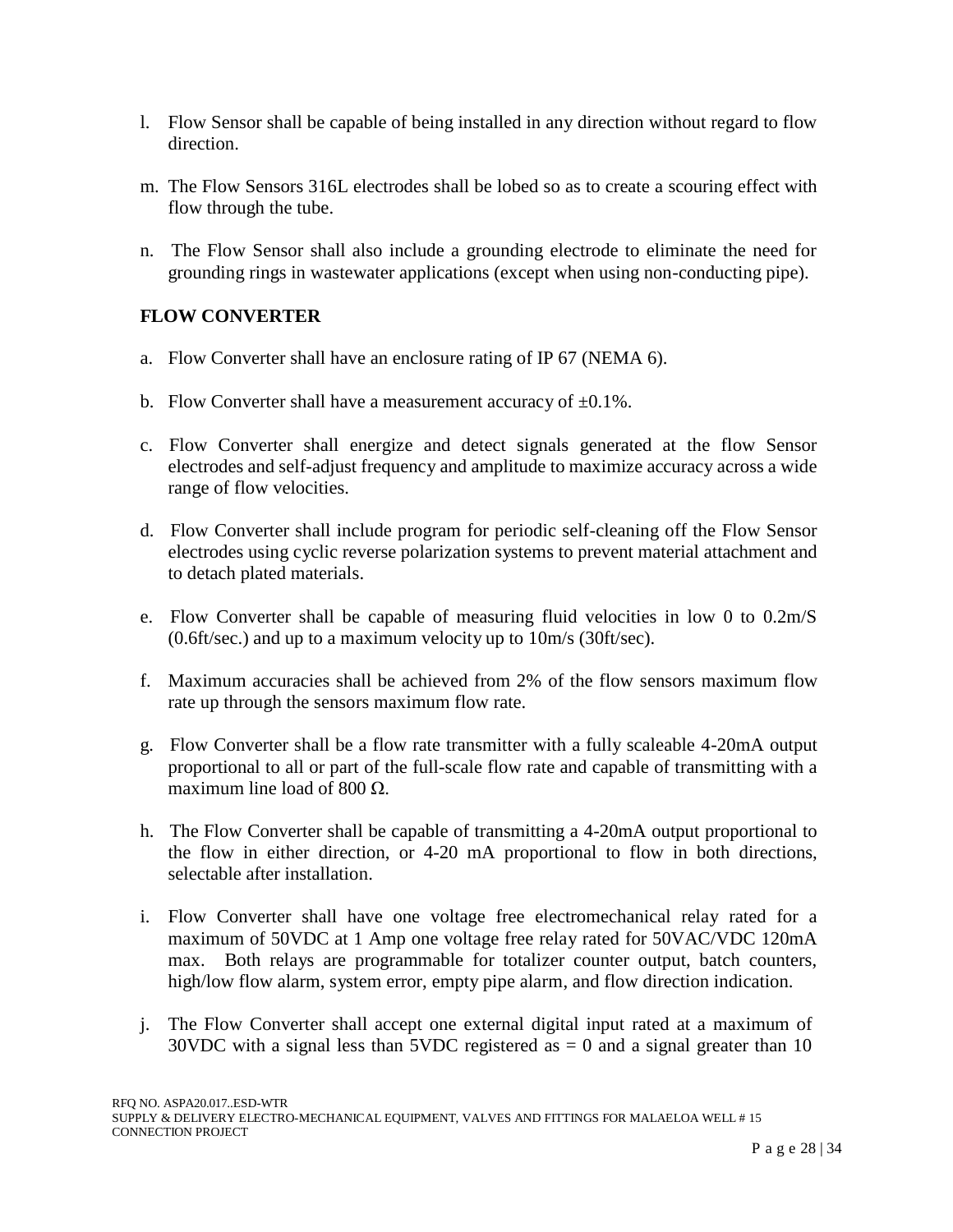VDC as registered as  $= 1$ , minimum pulse length 100ms. Digital input can be used for reset of batch counters, start and stop batches or alarm acknowledgement.

- k. The Flow Converter shall be capable of reading flow in both directions and have three re-settable totalizers and three non-resettable totalizers capable of totalizing the total flow or net flow in both directions.
- l. The Flow Converter shall have two batch counters utilizing dynamic adaptive batch counting to minimize under shooting and over shooting of batch volume by selfadjusting the batch cycle based on actual batch size measurement results.
- m. Flow Converter shall have a MODBUS RTU-mode for control and communication using either the MJK MagFlux Display unit or for communication with a PLC. The manufacturer shall supply a document with the list of program registers upon request.
- n. Flow Converter shall use an RS 485 communication interface capable of transmitting up to 3000 ft. the controls and data in the MODBUS RTU mode to a PLC or MJK Display Unit.
- o. Flow Converter shall be capable of operating without a display, with a remote display, with an integral display or as a member of a group of two to four converters working from a single display.
- p. Flow converter shall be capable of being operated remote to the Flow Sensor.
- q. Converter shall have CE conformance for radio signal input and output immunity.
- r. Flow converter shall have user adjustable low flow cut off for automatic zeroing of flow rate, totalizing and mA output. No external switching shall be required to achieve zero flow.
- t. Flow Converter dimensions with cover or display unit attached shall not exceed 6.4" W x 5.9"H x 3.5"D.
- u. Flow Converter and must be capable of interchanging with any other flow sensor from the same manufacturer, without the use of electronic memory media exchange.
- v. Flow Converter must be capable of being remote mounted up to 150 ft from the flow sensor and require only one set of communication cabling to the sensor for operation.

## **DISPLAY UNIT**

a. Display Unit shall be a white dot matrix 64 x128 pixel graphic backlit display.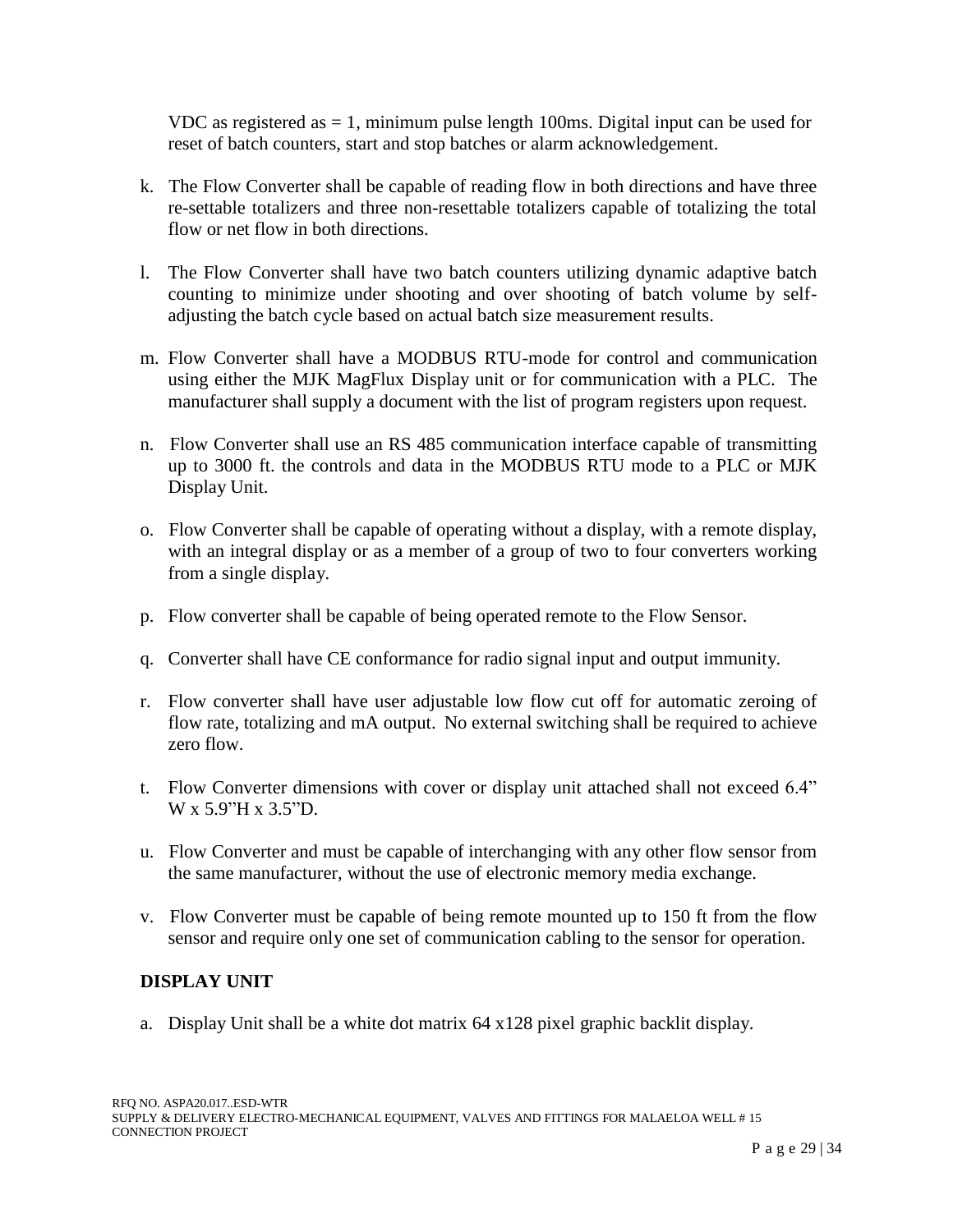- b. Display Unit shall allow up to four lines of customizable text with automatic font scaling allowing maximum size up to  $\frac{1}{2}$  an inch for the primary measurement parameter.
- c. Display Unit shall indicate flow, flow direction, volume, totalizers, configuration, and set-up operations in plain English text.
- d. The Display Unit shall display a graphical trend line of the flow history which can be expanded to show greater detail down to 5 minutes increments of flow rates.
- e. The Display Unit shall collect 160,000 flow data points with date and time at user specified time intervals, and data log daily flow totals.
- f. The Display Unit shall communicate with the Flow Converter using a MODBUS RTU mode using RS485 communications on standard twisted wires for distances up to 3000 ft.
- g. The Display Unit shall be capable of controlling, configuring, and data logging for up to four Flow Converters and flow sensors at the same time with simultaneous displays of measurements.
- h. The Display unit shall also have options for Modbus or Profibus data transmission in addition to the Converter communications modes.
- i. The Display Unit shall hold all settings in a flash memory in the event of a power outage. Battery back-up is not acceptable.
- j. The Display Unit shall have a USB port for connection or options for Blue Tooth communication to a personal computer for downloading data in CSV file types suitable for use with commonly available spreadsheet and data management software. The USB port shall also be capable of letting the operator store all flow meter settings as a file on a PC, configure the flow meter converter from a PC, upload software updates, and upload standard configurations.
- k. The Display Unit shall be able to be remote mounted up to 3000 feet from Flow Converters.
- l. The Display Unit shall have four keypad buttons for configuration and operation by the user and for use as a digital input for control.
- m. The Display unit shall be capable of showing 'pop-up' alarm messages which shall persist as long as the alarm condition exists and will disappear 5 minutes after alarm stops.

# MATERIALS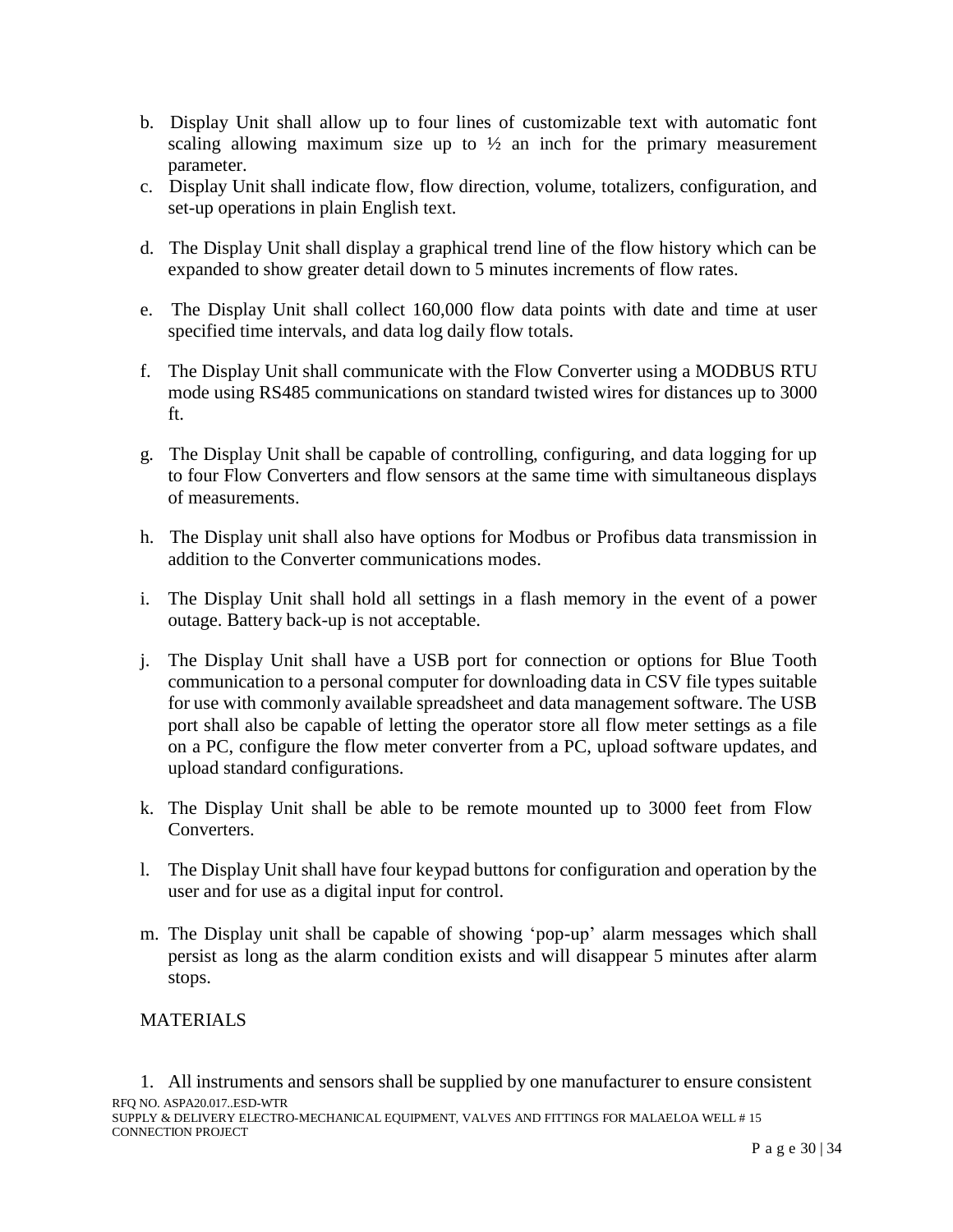fit and system-wide functioning.

2. Provide:

a.Flow Sensor compatible with flow rate and media.

- b. Flow Converter capable of converting conductive liquid velocity signal into flow rate and transmitting proportional signal, totalizing signal and relay signals.
- c. Display Unit capable of displaying all measurements and set-up functions, and capable of providing data logging functions and program uploads.
- d. Provide MJK MagFlux Electromagnetic Flow Meter System and recommended spare parts.
- e. Calibration shall be by registering the Flow Sensor's serial number to the Flow Converter by keying it into the Display Unit. Use of memory chips or other electronic media for this purpose is not allowed.
- 2. System shall start-up and accurately measure immediately after Flow Sensor registration.
- a. Operator shall use the integral keypad on the Display unit to program relays for error alarms, limit alarms, totalizer output, batch control output, digital inputs and all operating parameters and variables.
- b. Operator shall use an alarm re-set to manually cancel alarm messages.
- c. The flow meter shall have built in self-diagnostics, technician service functions and be suitable for use with a system certifying kit to confirm meter's sensor functions and accuracy of electronics including a calibration check of electronics at a zero flow and a mid-range flow rate for confirming all components meet factory specifications for accuracy and feature operation.
- 3. Warranty
- a. The Vendor or manufacturer of the electro magnetic mag meter shall guarantee for one year of operation that the equipment shall be free from defects in design, materials and workmanship.

Vendor shall, at no cost to the owner, repair or replace any component that is proven to have failed during the warranty period due to a manufacturing defect.

# **AIR RELEASE VALVE ASSEMBLY**

The thermoplastic air release valve (ARV) shall be furnished with a poppet seals. The ARV valve shall also be EPDM/Viton Elastomer with a pressure rating of 150 PSI. Maximum air flow of 8SCFM and a liquid flow of 60 GPM. Operating pressure shall be at maximum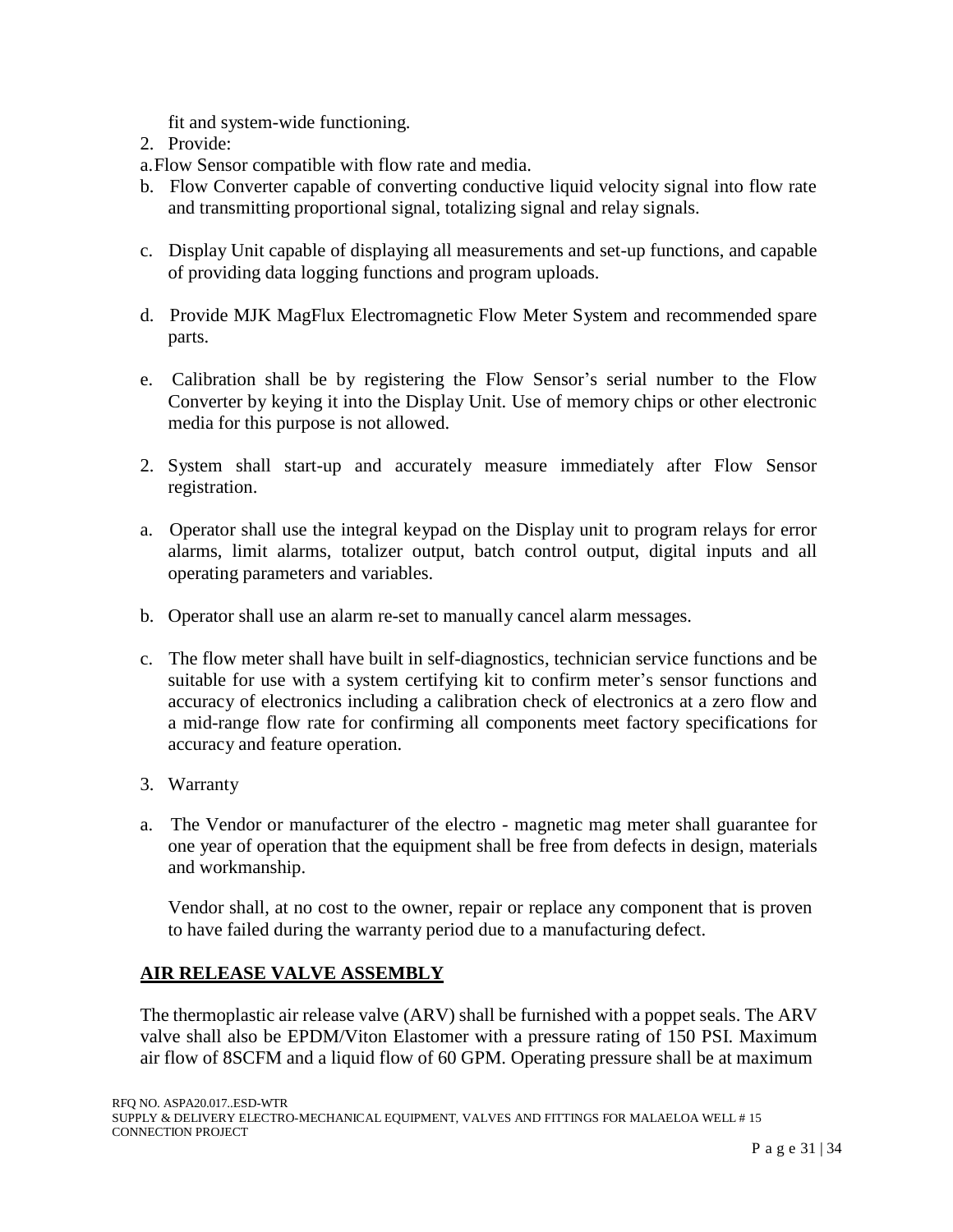of 20 PSI. The valve shall be of Plast-O-Matic Model ARV075PT-PV or ASPA approved equal.

## **PRESSURE GAUGES**

All pressure gauges shall be 2-1/2' minimum dial with black enamel finish with chrome plated ring. Accuracy shall be ½ of 1% of scale range. Range shall be 0-100 PSI. The movement shall be constructed of stainless steel, rust proof and corrosion resistant and equipped with recalibration mechanism. Gauges mounting locations shall have female connection, tee handle shut-off cocks installed between gauge and gauge tap. Pressure gauges shall be Ashcroft or ASPA approved equal.

## **BUTTERFLY VALVES**

Butterfly valves shall be cast iron body, lug style, wafer type. The valve shall be equipped with Operating Hand Wheel (OHW). Valves shall be DeZurik model KGC-ES or ASPA approved equal.

## **SINGLE ARC RUBBER EXPANSION JOINT**

The rubber expansion joint shall be with full face flanges and retaining rings drilled to 150# ANSI or JIS standards. Materials of construction shall be of precision molded, neoprene type or other elastomer tube and cover, suitable for water system, and multiple plies of polyester or nylon cord. The arc is necessary to achieve proper movements.

## **DUCTILE IRON FLANGED FITTINGS (TEES, ELBOWS, REDUCERS)**

Flanged Fittings shall be manufactured of Ductile Iron in accordance with all applicable terms and provisions of standards ANSI/AWWA C110/A21.10. Flanged surfaced shall be faced and drilled in accordance with ANSI Class 125 B16.1. All Ductile Iron Flanged Fittings shall be rated for water pressure of 150 PSI. Fittings are Cement-Lined and seal coated in accordance with ANSI/AWWA C140/A21.4. All coated fittings shall meet the requirements of NSF-61. Interiors shall be lined and seal coated in accordance with ANSI/AWWA C104/A21.04, "Cement-mortar lining for Ductile Iron Pipe and Fittings for water" unless otherwise specified.

## **GLOBE TYPE SILENTCHECK VALVE**

The Check Valve shall be globe style, silent type flanged with integral spring to close the valve to eliminate water hammer. The valve seat and disk shall be made of 316 stainless steel, 316SS body with maximum pressure rating of 200 psi. Valves shall be of Cla-Val, Flomatic or ASPA approved equal.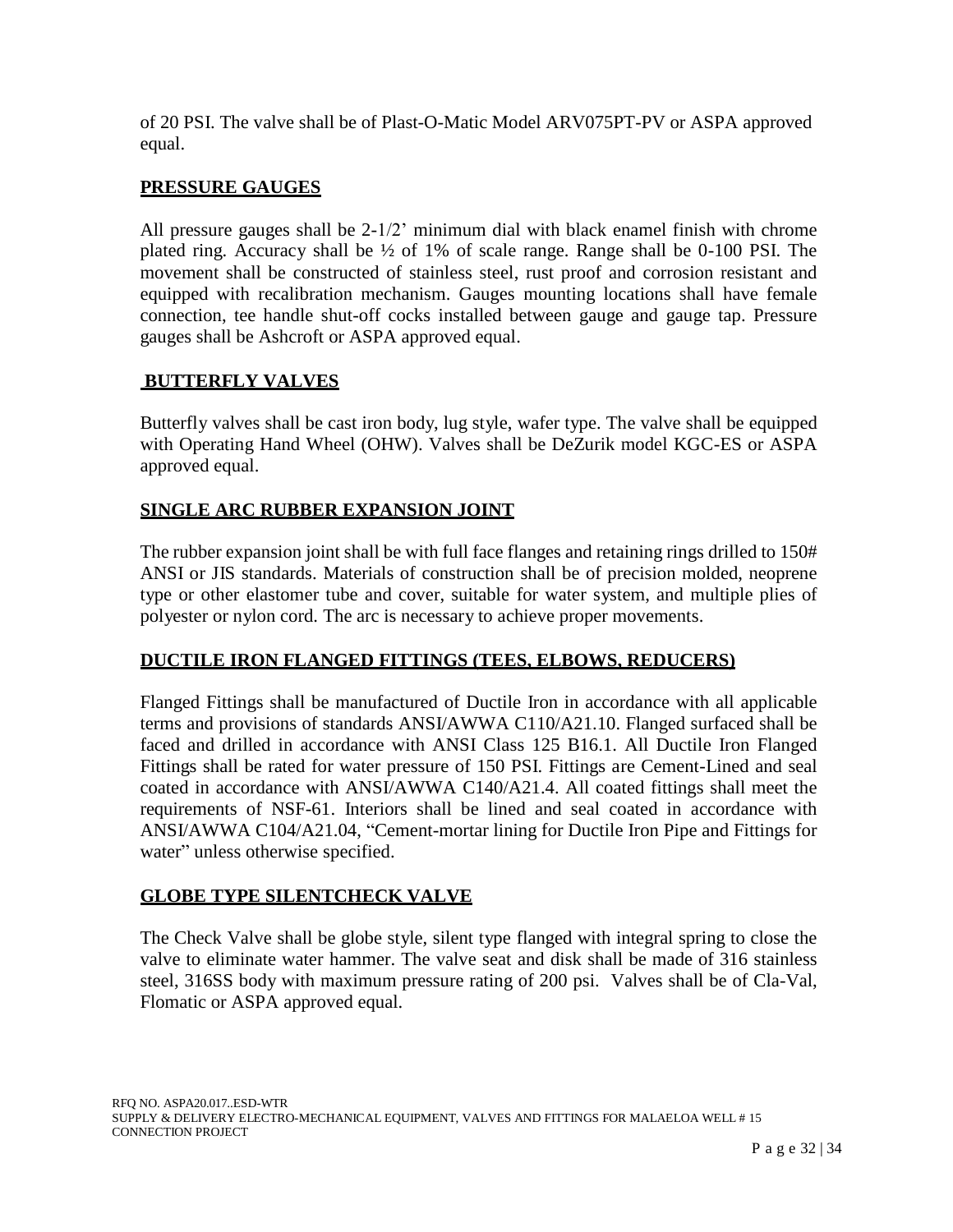## **SUBMERSIBLE PUMP CABLE**

Submersible pump cable shall be flat type 4-wire flexible K strand with 90°C Dry, 90°C Wet. Ethylene Propylene Rubber (EPR) insulation and Chlorinated Polyethylene Rubber (CPR) outer jacket. Voltages shall be rated at 600 volts. Submersible cables shall be of Hydroflex or Paige Electric or approved equal and shall be MSHA and RoHS approved.

## **VARIABLE FREQUENCY DRIVE (VFD) MOTOR CONTROL**

| <b>VARIABLE FREQUENCY DRIVE (VFD)</b>                                                      |                                    |  |  |  |  |  |
|--------------------------------------------------------------------------------------------|------------------------------------|--|--|--|--|--|
| The Danfoss/Allen Bradley or approved equal Variable Frequency Drive (VFD) shall be IP66 / |                                    |  |  |  |  |  |
| enclosed type NEMA 4X with integral fused disconnect. The Drive shall meet the following   |                                    |  |  |  |  |  |
| requirement listed below:                                                                  |                                    |  |  |  |  |  |
| <b>Main Supply:</b>                                                                        |                                    |  |  |  |  |  |
| Single (1) Phase Input and Three (3) Phase Output Power Supply:                            |                                    |  |  |  |  |  |
| Supply Voltage:                                                                            | 180 - 300 Volts, ± 10%             |  |  |  |  |  |
| Supply Frequency:                                                                          | 60 hzAC                            |  |  |  |  |  |
| Displacement Power factor (cos $\varnothing$ ) near unity: (> 0.98)                        |                                    |  |  |  |  |  |
| Switching on Input Supply, L1, L2, L3:                                                     | 1 - 2 times/min                    |  |  |  |  |  |
| Output Data (U, V, W)                                                                      |                                    |  |  |  |  |  |
| Output Voltage:                                                                            | 0 - 100% of Supply                 |  |  |  |  |  |
| Switching on Output:                                                                       | Unlimited                          |  |  |  |  |  |
| Ramp Times:                                                                                | 1 - 3600 seconds                   |  |  |  |  |  |
| Closed Loop:                                                                               | $0 - 132$ Hz                       |  |  |  |  |  |
| <b>Digital Inputs</b>                                                                      |                                    |  |  |  |  |  |
| Programmable Digital Inputs:                                                               | $6*$                               |  |  |  |  |  |
| Logic:                                                                                     | PNP or NPN                         |  |  |  |  |  |
| Voltage Level:                                                                             | $0 - 24$ VDC                       |  |  |  |  |  |
| * Two of the inputs can be used as digital outputs                                         |                                    |  |  |  |  |  |
| <b>Analogue Reference Inputs</b>                                                           |                                    |  |  |  |  |  |
| Analogue Inputs:                                                                           | $\overline{2}$                     |  |  |  |  |  |
| Modes:                                                                                     | <b>Voltage or Current</b>          |  |  |  |  |  |
| Voltage Level:                                                                             | $-10$ to $+10$ V (scalable)        |  |  |  |  |  |
| <b>Current Level:</b>                                                                      | 0/4 to 20 mA (scalable)            |  |  |  |  |  |
| <b>Pulse Inputs</b>                                                                        |                                    |  |  |  |  |  |
| Programmable Pulse Input:                                                                  | $\overline{2}$                     |  |  |  |  |  |
| Voltage level:                                                                             | 0 - 24 VDC (PNP positive<br>logic) |  |  |  |  |  |
| Pulse Input Accuracy:                                                                      | $(0.1 - 110$ kHz)                  |  |  |  |  |  |
| * Two of thedigital inputs can be used for pulse inputs                                    |                                    |  |  |  |  |  |
| <b>Analogue Output</b>                                                                     |                                    |  |  |  |  |  |
| Programmable analogue outputs:                                                             | 1                                  |  |  |  |  |  |
| Current range @ analogue output:                                                           | $0/4 - 20$ mA                      |  |  |  |  |  |
| <b>Relay Outputs</b>                                                                       |                                    |  |  |  |  |  |
| Programmable relay outputs:                                                                | (240 VAC, 2A)                      |  |  |  |  |  |
| <b>Field Bus Communication</b>                                                             |                                    |  |  |  |  |  |
| ModBus, RTU, ModBus TCP, BacNet, DeviceNet, ProfiBus, CanOpen, Ethernet and                |                                    |  |  |  |  |  |
| Profinet, SCADA connection                                                                 |                                    |  |  |  |  |  |
| <b>Temperature</b>                                                                         |                                    |  |  |  |  |  |
|                                                                                            |                                    |  |  |  |  |  |

RFQ NO. ASPA20.017..ESD-WTR SUPPLY & DELIVERY ELECTRO-MECHANICAL EQUIPMENT, VALVES AND FITTINGS FOR MALAELOA WELL # 15 CONNECTION PROJECT